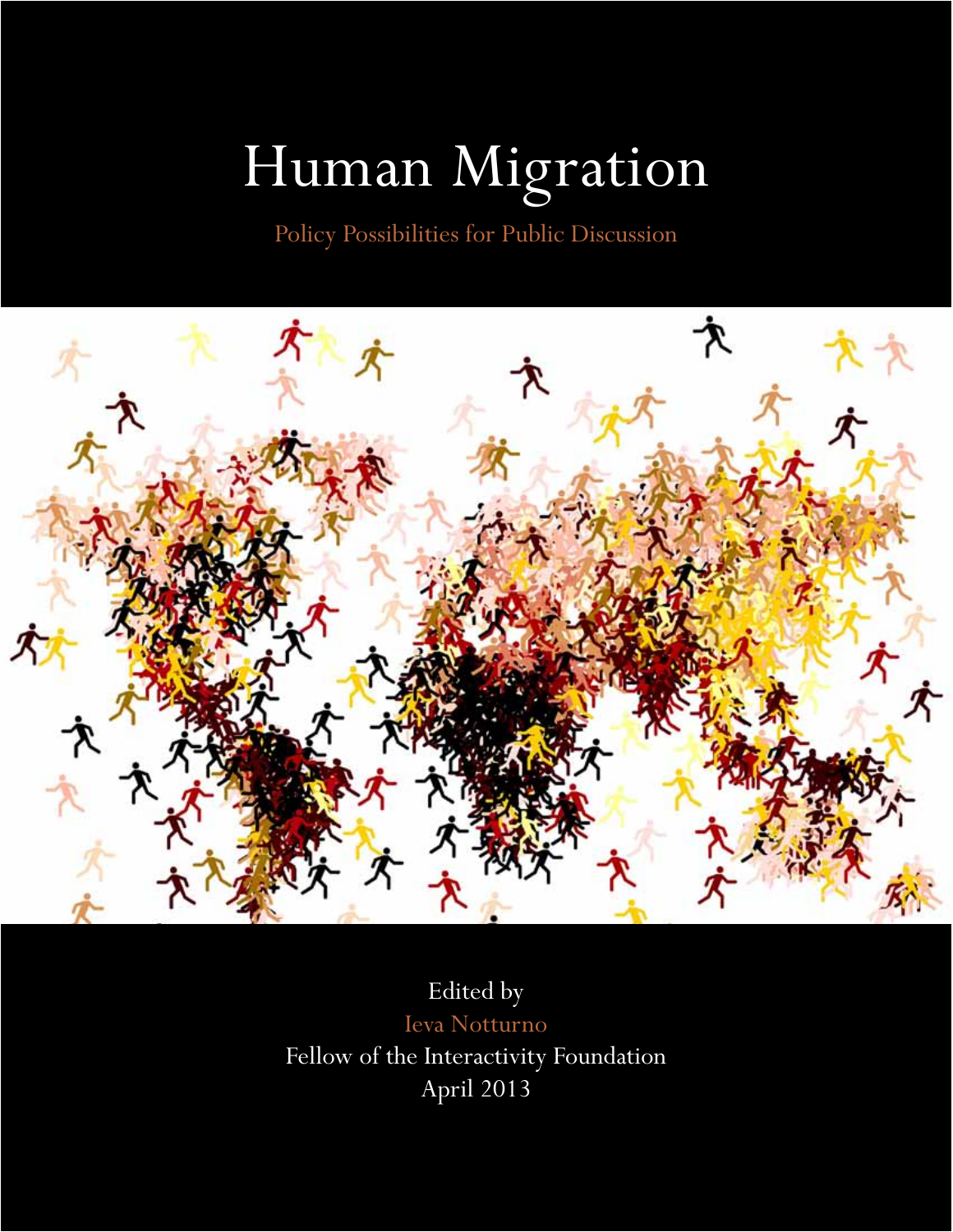### **Attribution — Non Commercial-Share Alike License 3.0**

This work is provided under the terms of a Creative Commons Attribution, Noncommercial, Share Alike License. The basic terms of this license are summarized below. To view a copy of this license together with a link to its full legal code with all its terms, visit http://creativecommons.org/licenses/by-nc-sa/3.0/. This work is also protected by copyright and/ or other applicable law. Any use of this work other than as authorized under this license or copyright law is prohibited.

#### **Generally, under the terms of this license, you are free:**



**To Share** — to copy, distribute, and transmit the work.



**To Remix** — to adapt the work.

#### **Under the following conditions:**



**Attribution** — You must attribute the work by reference to its title, the Interactivity Foundation as its publisher and copyright holder, and include notice that the work is available under a Creative Commons Attribution, Noncommercial, Share-Alike License. In your attribution and otherwise, you must not in any way suggest that the Interactivity Foundation endorses you or your use of the work.



**Noncommercial** — You may not use this work for commercial purposes.

**Share Alike** – If you alter, transform, or build upon this work, you may distribute the resulting work only under the same or similar license to this one.

#### **With the understanding that:**

**Waiver** — Any of the above conditions can be waived if you get permission from the Interactivity Foundation.

**Public Domain** — Where the work or any of its elements is in the public domain under applicable law, that status is in no way affected by the license.

**Other Rights** — In no way are any of the following rights affected by the license:

- Your fair dealing or fair use rights, or other applicable copyright exceptions and limitations
- The author's moral rights
- Rights other persons may have either in the work itself or in how the work is used, such as publicity or privacy rights.

**Notice** — For any reuse or distribution, you must make clear to others the license terms of this work. The best way to do this is with a link to the following Web page: http://creativecommons.org/licenses/by-nc-sa/3.0/.

> Printed in the United States of America by the **Interactivity Foundation P.O. Box 9 Parkersburg, WV 26101-0009 www.interactivityfoundation.org**

(Unless otherwise indicated, all images are used under a Creative Commons license and were acquired through the Flickr website. If there is no individual user-name attribution for a particular image, we were unable, despite reasonable effort, to acquire that information, but will add that attribution to all future printings upon request.)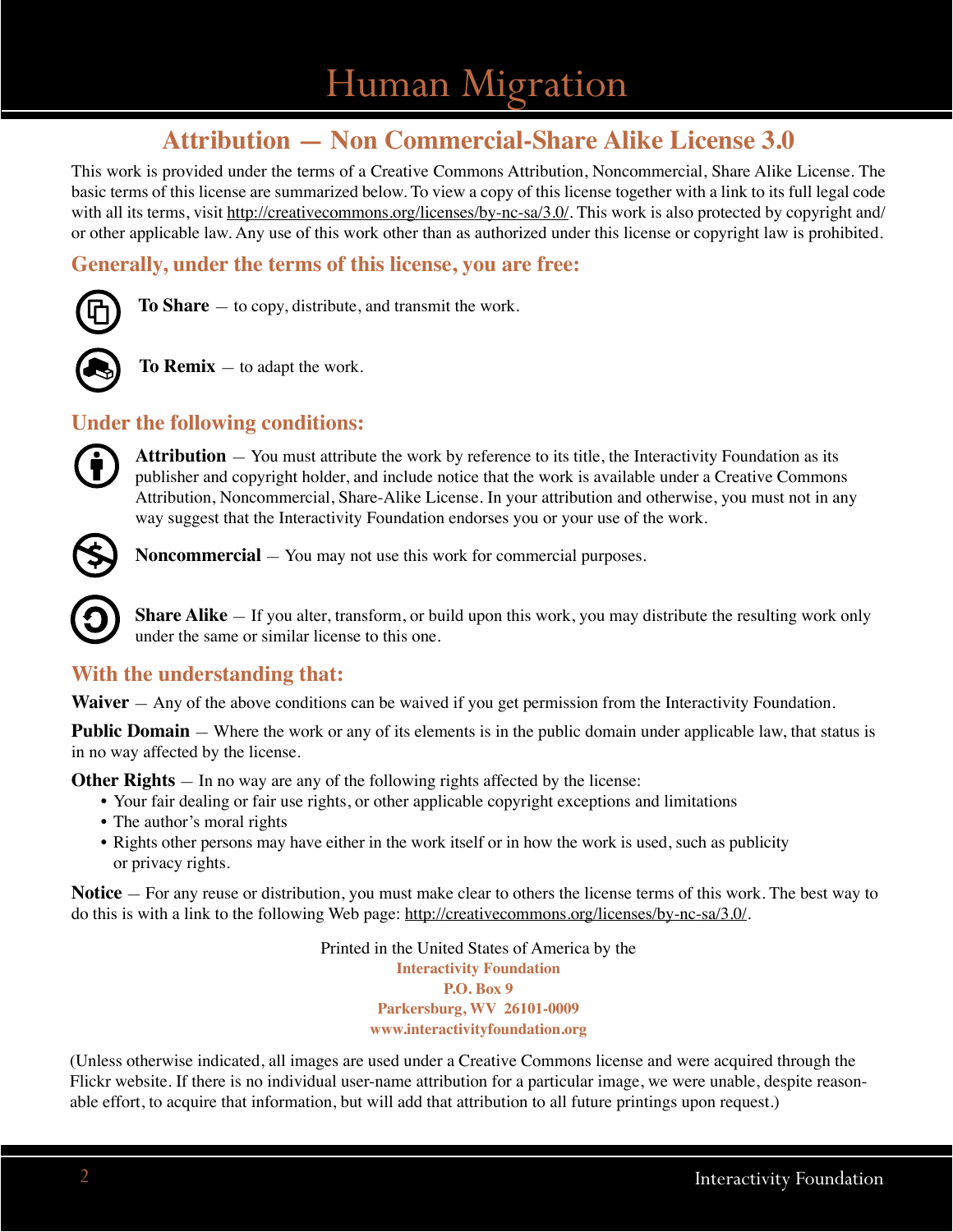# Introduction

# Conceptual Policy Possibilities For Public Discussion

|--|--|--|--|--|

This possibility would regulate human migration to ensure our security against domestic, international, and cross-border threats.

### **B. Privilege Human Rights & Humanitarian Needs . . . . . . . 14**

This possibility would give first priority to humanitarian crises and human rights violations when deciding whether or not to allow people to migrate. It would also try to anticipate, prepare for, and prevent such crises, violations, and natural disasters — and to ameliorate their consequences.

### **C. Promote Assimilation Into Local Communities . . . . . . . . . 16**

This possibility would encourage migrants to assimilate to the social, cultural, and political norms of their receiving communities.

|--|--|--|--|

This possibility would facilitate human migration to improve the economy.

| This possibility would foster family and community relationships when making policy deci- |  |
|-------------------------------------------------------------------------------------------|--|
| sions pertaining to human migration.                                                      |  |

|--|--|--|

This possibility would embrace the freedom of people to move whenever and wherever they see fit by removing all domestic and international barriers to human migration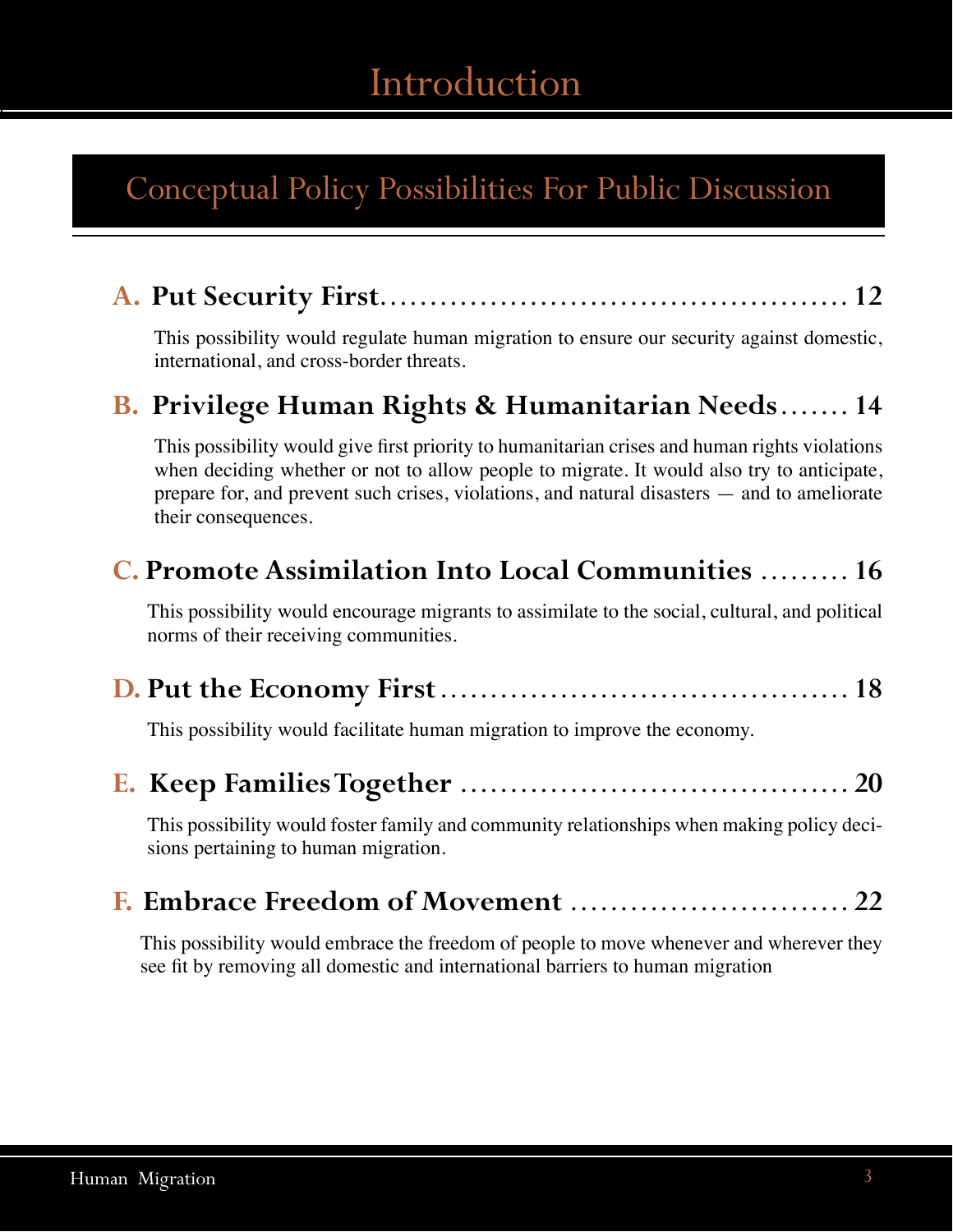### **What Is IF?**

*The aim of the Interactivity Foundation (IF) is to* improve public policy by encouraging citizens to participate in thoughtful discussions about their public policy concerns and the different conceptual policy possibilities for addressing them.

# **Why The Need?**

*Public policy discussions* too often focus upon the specific actions that governments might take to address a problem rather than the broader conceptual possibilities that might inspire them. This is unfortunate since the wise choice of a public policy requires exploration of a wide range of conceptual possibilities including the different concerns, questions, beliefs, values, goals, and interests that might motivate them.

# **What Are IF Reports?**

*IF supports discussion* projects that are designed to generate, explore, develop, articulate, and test contrasting conceptual possibilities for public policy in selected areas of concern. We believe that our discussion projects and the conceptual possibilities that we develop as a result can help citizens explore an area of concern civilly and thoughtfully. We present these possibilities in IF discussion reports. And we support public discussions of the possibilities and reports that we develop.

*The people who* develop these reports are your fellow citizens working in two separate groups. Members of one group work professionally in jobs directly related to the area of concern. Members of the other group are interested citizens. Both groups meet monthly for over a year of confidential "sanctuary" discussions to generate, explore, develop, and select the policy possibilities that they think are the most useful for their fellow citizens to discuss. They then meet together as a joint-panel toward the end of the project to merge their ideas into a final report.

*Just like a* congressman's staff, or a military general's staff, these groups carefully craft and prepare the different policy possibilities with the hope that you will, through such discussions, gain greater insight into the area of concern.

*IF does not* advocate or recommend any of the public policy possibilities in our reports. There are, on the contrary, possibilities in our reports that none of the participants who prepared the document supported yet still felt needed to be included as part of the public discussion.

We hope that the conceptually contrasting policy possibilities in our citizen staff work reports will stimulate thoughtful discussions by providing a conceptual springboard for citizens who wish to explore the different policy possibilities for addressing an area of concern and the different possible ends that we might want to achieve as a society.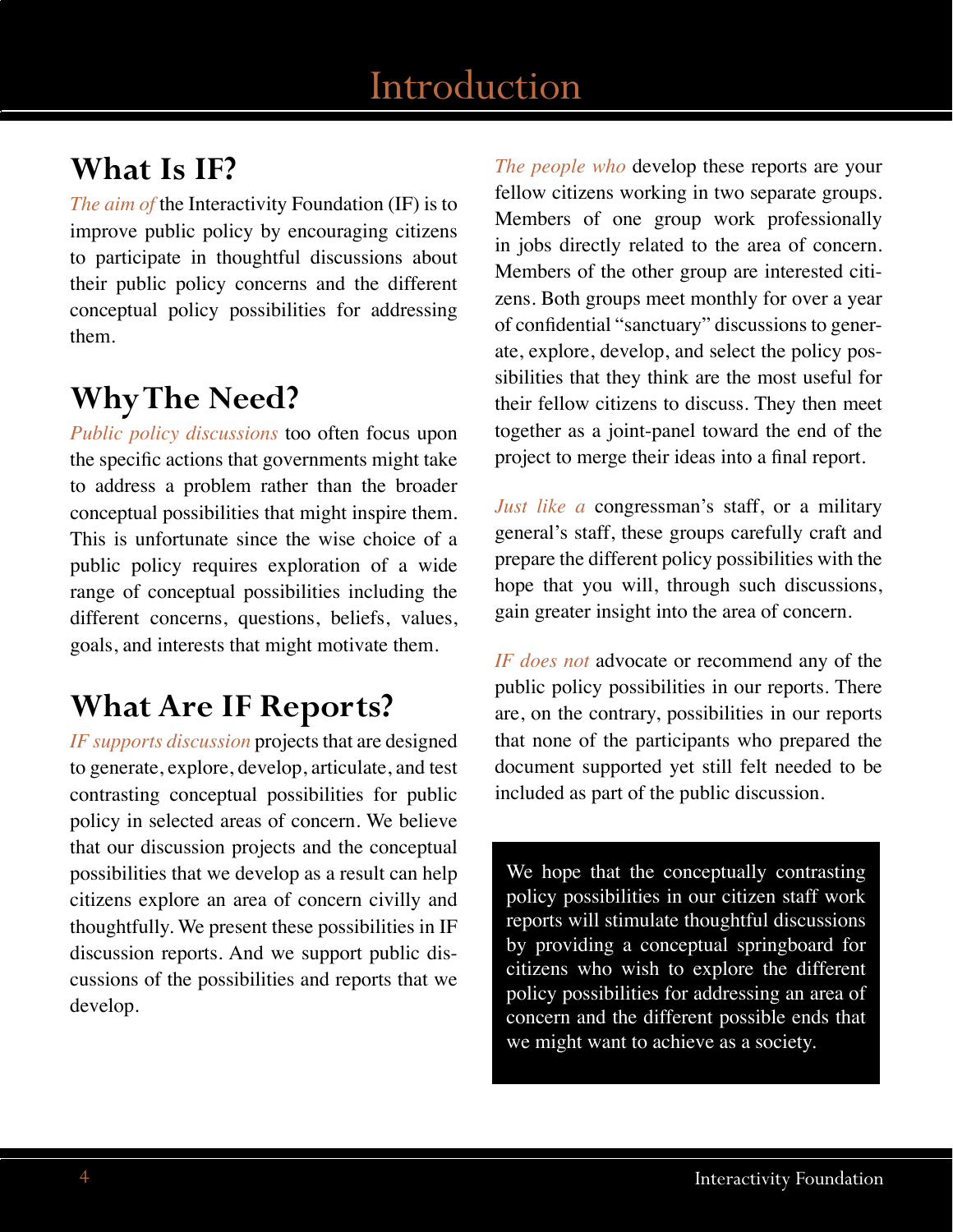# **Posting Introduction**

*The possibilities in* our report are intended to be internally consistent but conceptually different from one another. The possible implementations and likely effects of the possibilities presented in our reports are illustrative and are not intended to be absolute, complete, or without exceptions. We hope that they will provide insight into the many different policy possibilities that we have to choose among to address an area of public policy concern, as well as the many different and often unintended effects that each of those possibilities might have.

|                                    | <b>Typical Policy Reports</b>                                                                                                                                    | <b>IF Citizen Staff-Work Reports</b>                                                                                                                                                                                                                                                                                                                                                  |
|------------------------------------|------------------------------------------------------------------------------------------------------------------------------------------------------------------|---------------------------------------------------------------------------------------------------------------------------------------------------------------------------------------------------------------------------------------------------------------------------------------------------------------------------------------------------------------------------------------|
| Why they are<br>prepared           | Provide recommenda-<br>tions for solving specific<br>problems<br>Influence decision makers                                                                       | Improve public policy choices by exploring<br>conceptually different policy possibilities<br>Provide a springboard for exploratory<br>discussions                                                                                                                                                                                                                                     |
| What they<br>are supposed<br>to do | Analyze problems<br>Provide recommendations<br>(often from one perspec-<br>tive) to policy makers for<br>solving specific problems<br>Provide the best solutions | Analyze areas of concerns instead of<br>problems<br>Describe fundamentally different conceptual<br>policy possibilities for citizens to discuss at<br>their leisure<br>Describe possible implementations and<br>possible consequences of those possibilities<br>Encourage exploration of contrasting possi-<br>bilities and not consensus building<br>Do not make any recommendations |
| <b>Who</b><br>prepares<br>them     | Experts and representatives<br>of interest groups                                                                                                                | Two panels: one consisting of experts, the<br>other of interested citizens                                                                                                                                                                                                                                                                                                            |
| How they are<br>prepared           | Decisions made by<br>compromise or consensus                                                                                                                     | In "sanctuary" where panelists are free to<br>speak openly<br>By developing conceptually contrasting<br>possibilities<br>Decisions made through convergence while<br>preserving contrasts                                                                                                                                                                                             |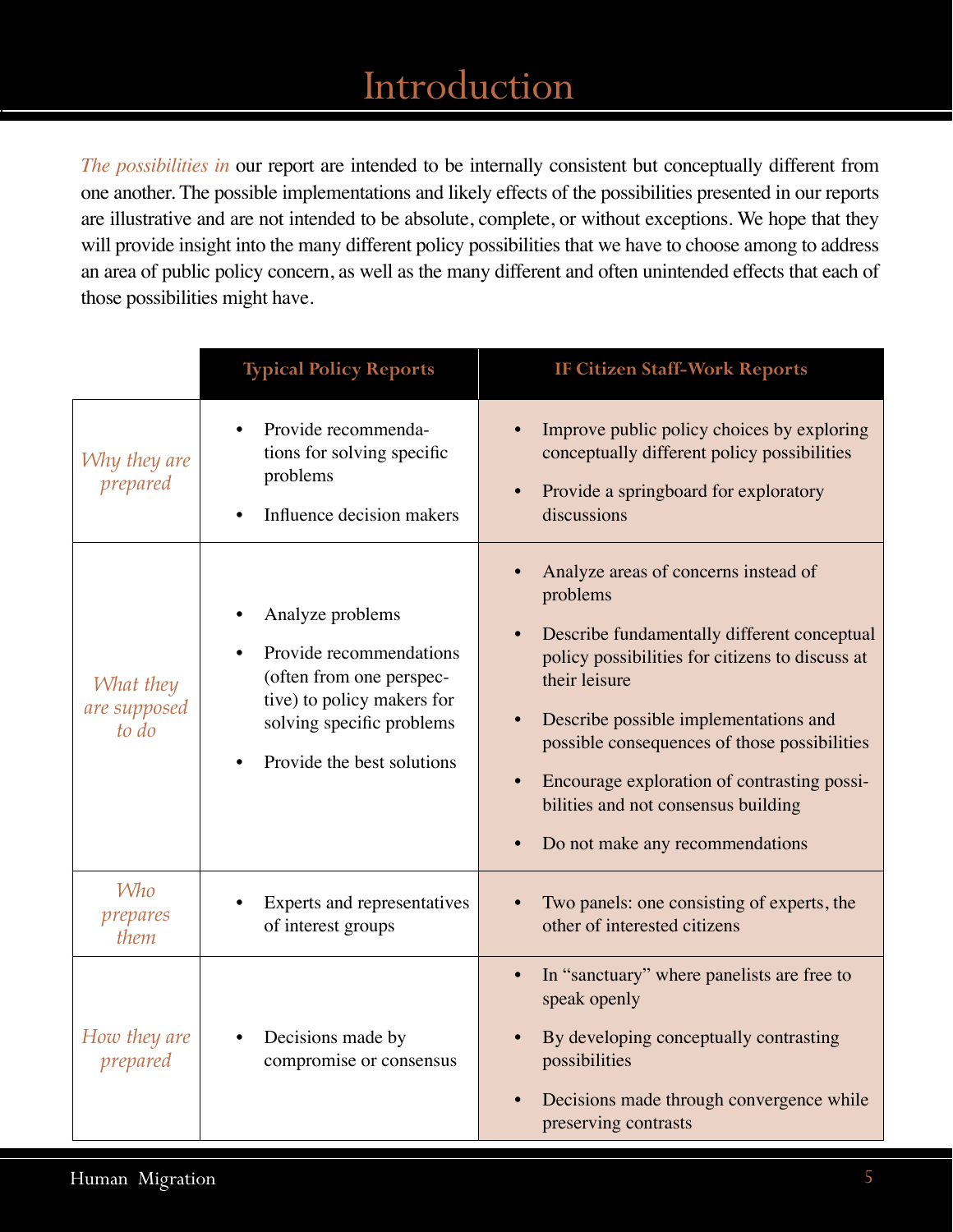# Introduction

# **What's This Report?**

*This report describes* six contrasting policy possibilities that two panels developed to address five concerns they thought would be the most useful for public discussion about human migration. It also describes their ideas about how each possibility might be implemented, and the effects it might have upon individuals, groups, institutions, and society at large.

We want to emphasize that this report does not promote the adoption of any of these policy possibilities. It instead describes the policy possibilities that the panelists thought would be most useful for public discussion, along with the concerns, values, interests, and beliefs that inspire them.

*The panelists developed* other policy possibilities, some of which you can find at the end of this report and on the IF's website (www.interactivityfoundation.org), but they selected these as the most useful for public discussion. We hope that you will find them interesting, that you will understand them in the way that we intend them to be understood, that they will cause you to think about other conceptual policy possibilities pertaining to human migration, and that you will discuss them with fellow citizens. We fully expect that different people will have different concerns, beliefs, goals, values, and interests about human migration. But we hope that each person who considers the possibilities in this report will come to better understand what he or she thinks about human migration, and that this in turn will eventually lead to more thoughtful policy decisions.

# **How To Use It?**

*We recommend discussing* the report in small groups (6-8 people) for three or four discussion sessions, with a facilitator to guide the discussion. We recommend devoting at least one hour to discuss each possibility. Feel free to contribute your own ideas to the discussion, and to further explore and develop the ideas that we present here.

**As you consider the possibilities in this report and discuss them with others, you may wish to ask yourselves some of the following questions:** 

- **Ź** What are the values that motivate this particular possibility?
- $\blacktriangleright$  Why might someone hold these values?
- $\blacktriangleright$  Why might someone be opposed to them?
- **Ź** What actions might we take to implement this possibility were we to adopt it?
- $\blacktriangleright$  What effects might those actions have upon individuals, groups, institutions, and society at large?
- $\blacktriangleright$  How might they affect you personally?
- $\blacktriangleright$  Who would be likely to benefit from the adoption of this possibility?
- **Ź** What other approaches are available for pursuing the values and goals that inspired this possibility?
- **Ź** How effective would this possibility be in achieving its desired ends if we were to adopt it?
- **Ź** What would you do to strengthen this possibility?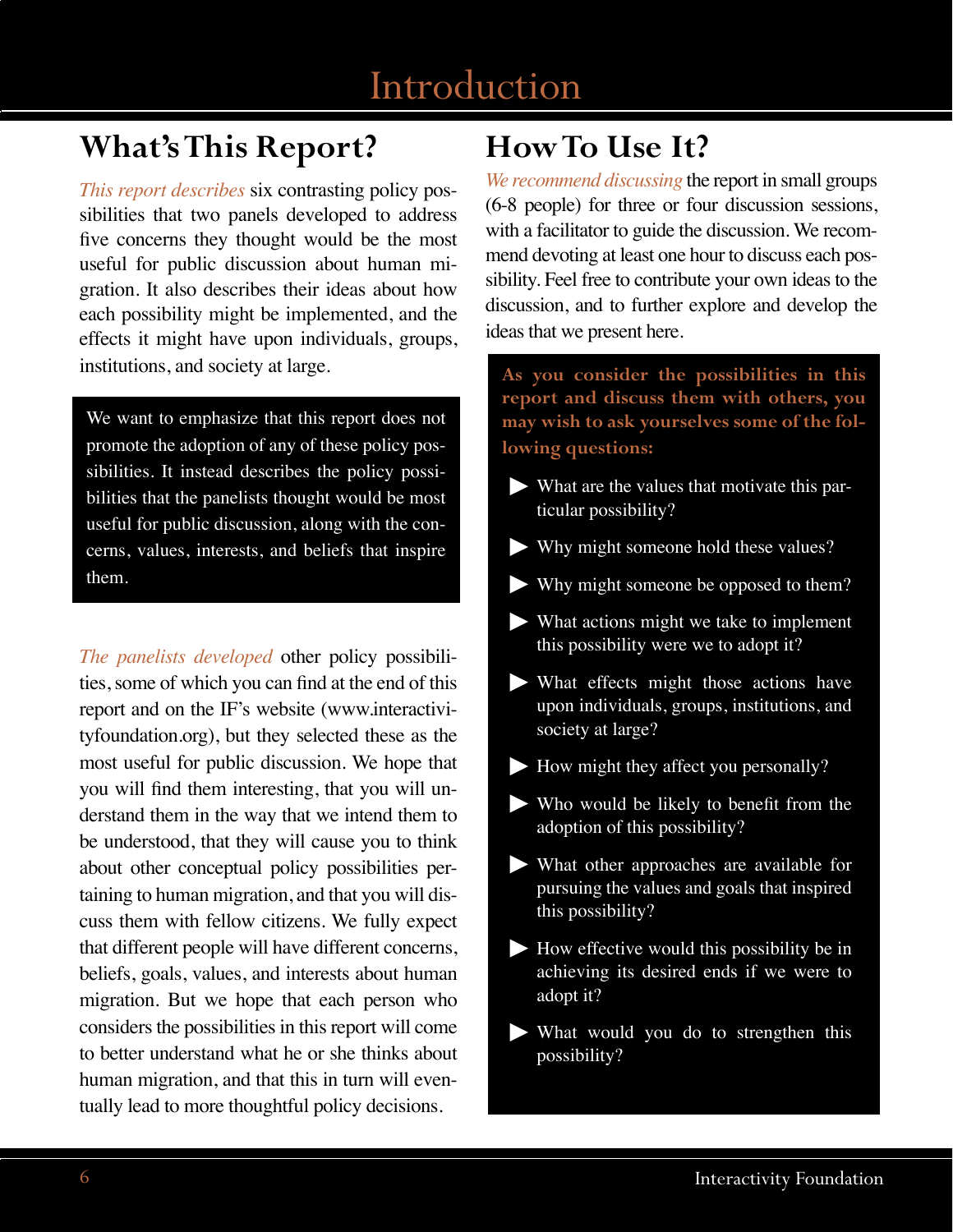# **Why is Human Migration An Area of Concern?**

*The history of* the United States is a story of human migration. It encompasses, among other events, the migration of Native Americans, the story of the Pilgrims, colonization, the slave trade, immigrants, industrialization, urbanization, suburbanization, seasonal laborers, and globalization.

*Recent developments in* communication, manufacturing, information technology, and transportation have made human migration easier, more affordable, and more frequent. Americans are on the move more today than ever before. Voluntary migration is more frequent than involuntary migration, but economic, environmental, and other policies influence its patterns. Regardless of where we live, human migration affects us on personal, communal, and national levels. It strikes at the core of what it means to be an American and it raises a large number of public policy questions and concerns about the effects that it might have upon individuals, groups, institutions, and society at large.

*Immigration is an* important aspect of human migration. The United States has had various immigration policies throughout its history, and its symbols range from the Statue of Liberty to the fence at the Mexico border. Immigration has been an important part of our politics and political campaigns, at least in part because immigrants create, form, and continue to shape this country's social, cultural, and economic fabric. Immigration, however, is just one part of this area of concern, and discussions about immigration policy seldom see immigration in the broader context of human migration.

*This situation raises* difficult questions about human migration and the public policies that we may adopt toward it.

- ʇ What could human migration mean?
- ʇ What are the drivers of human migration?
- ʇ What societal goals and public policies might pertain to human migration?
- ʇ What are the different dimensions of human migration in addition to political, cultural, and economic ones?
- ʇ How might human migration and the conflicts that arise from it affect the ability of democracy to achieve its goals?
- ʇ What concerns might people have about human migration?
- ʇ How might our public policies address these concerns?

*These and other* questions reflect broad concerns about human migration that are fundamental to our future social, cultural, economic, political, religious, and ethnic development. Our panelists explored these questions and many others during the course of our project.

*The panelists explored* human migration, developed policy possibilities, and explored their possible implementations and effects from many different perspectives, ranging from the personal, through the societal, to the international.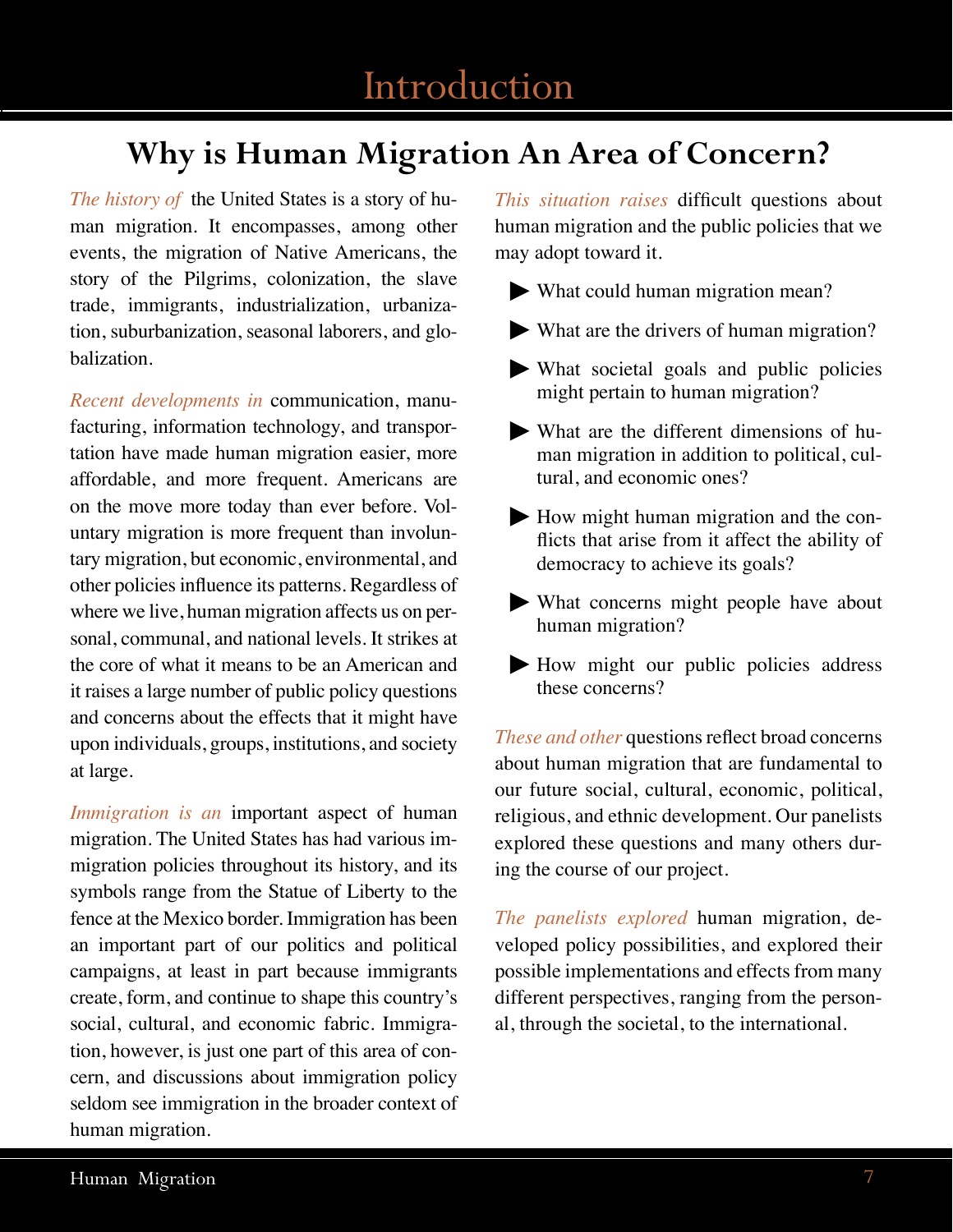### **The Panelists' Exploration of Human Migration**

### *DRIVERS*

- **►** better quality of life
- **Ź culture**
- **Ź ease of movement**
- **Ź better educational institutions**
- **Ź restlessness**
- **Ź climate**
- **Ź property taxes**
- **Ź modernization in an agricultural sector**
- **Ź technology**
- **Ź transportation**
- **Ź survival**
- **Ź adoption of children**
- **Ź pursuit of happiness**
- **Ź urbanization**
- **Ź suburbanization**
- **Ź chance**
- **Ź national and local policies**

### *VALUES*

- **Ź freedom to move**
- **Ź self-determination**
- **Ź quality of life**
- **Ź mobility**
- **Ź responsibility**
- **Ź moral obligation**
- **Ź opportunities**
- **Ź rule of law**
- **Ź patriotic solidarity**
- **Ź human rights**
- **Ź family**
- **Ź risk**
- **Ź generosity**
- **Ź upward mobility**
- **► tolerance**
- **Ź individualism**
- **Ź entrepreneurship**
- **Ź openness**

#### *INTERESTS*

- **Ź personal security**
- **►** to keep open spaces
- **Ź population control**
- **Ź community**
- **▶ to facilitate assimilation**
- **▶ to preserve racial and religious cultural identity**
- **►** to acquire or keep a **certain lifestyle**
- **Ź greater social freedom**
- $\blacktriangleright$  social benefits
- **Ź to reunite with family members**
- ▶ **to promote democracy**
- **★ to be able to move**
- **Ź to have a good job**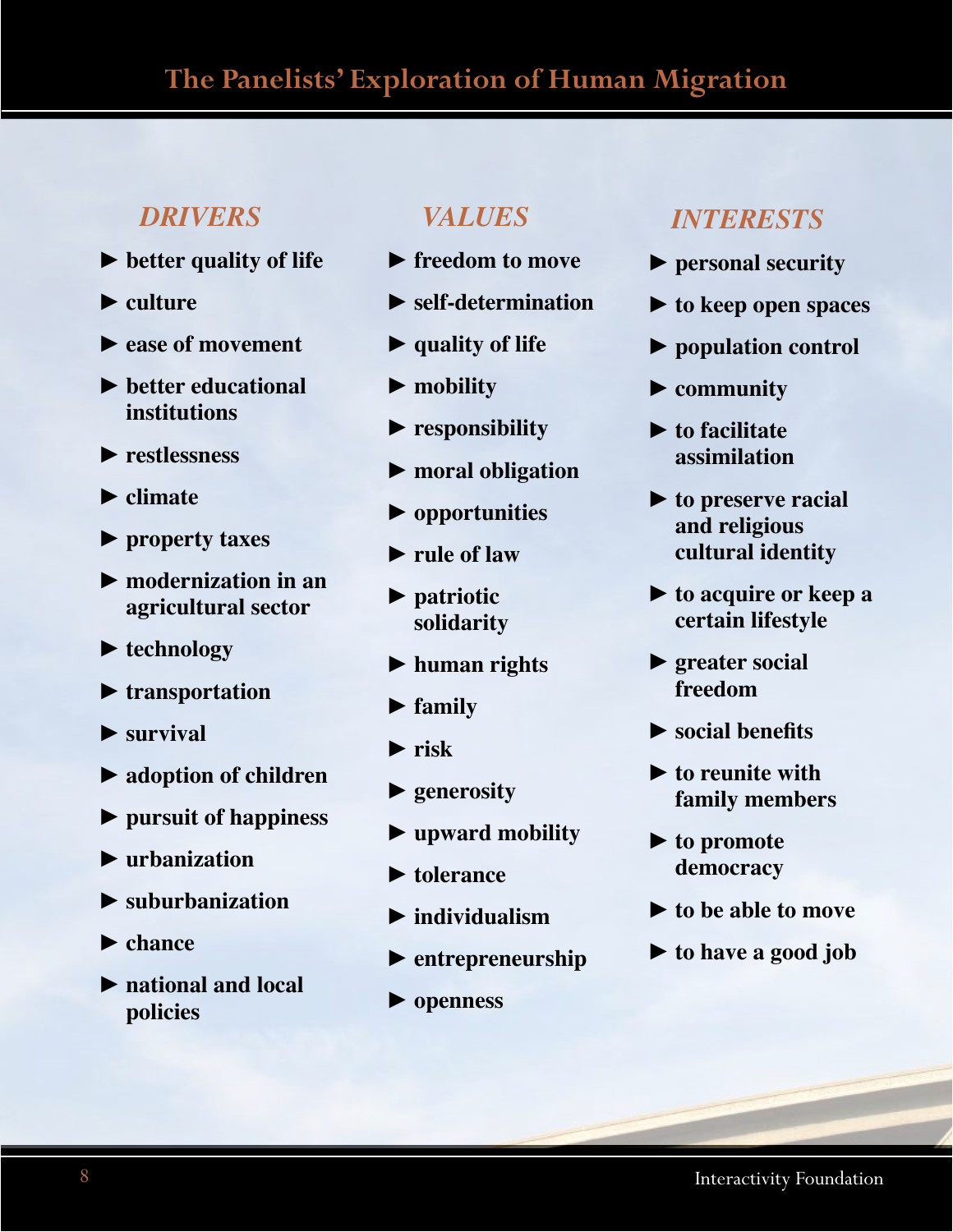### **The Panelists' Exploration of Human Migration**

### *GOALS*

- **Ź gaining prosperity**
- **►** achieving social justice
- **Ź promoting regional development**
- **Ź preserving American values**
- **Ź empowering citizens**
- **Ź escaping prosecution**
- **Ź reducing crime**
- $\blacktriangleright$  finding tolerant **communities**
- **Ź gaining personal and financial security**
- **Ź ensuring privacy**
- **Ź gaining prosperity**
- **Ź starting all over again**
- **Ź securing privacy**
- **Ź freedom**

### *CONCERNS*

- **Ź whether and to what extent human migration is in our national and international interests**
- **Ź how misallocation of labor limits our economic growth**
- ▶ how real estate policies **affect human migration**
- ▶ how technology might **transform migration**
- **Ź the impact of immigration on individuals, groups, and society**
- **Ź the role of government in relocating people, especially through eminent domain**
- **►** the effect that human **migration might have on our natural environment**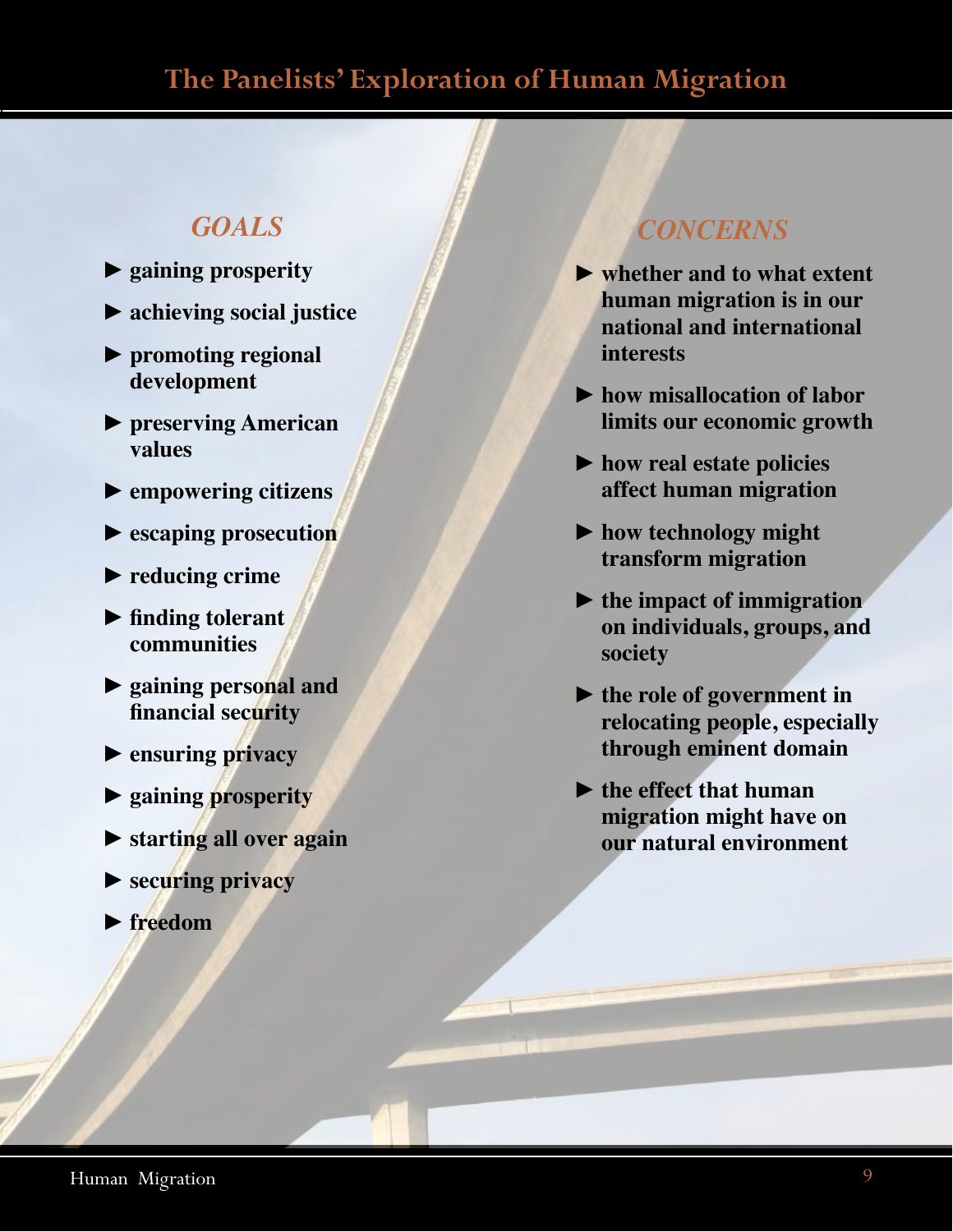*These concerns and policy* possibilities do not necessarily reflect the beliefs or preferences of our panelists. They are, however, the concerns and possibilities that our panelists thought would be most useful for a broad exploration of contrasting approaches to human migration.

*The panelists explored a variety of concerns about the future of human migration before selecting the following as the most useful for public discussion:*

- Concerns about governance: Who should make decisions pertaining to migration and when?
- ʇ Concerns about the size, scope, length, and emerging trends of domestic, cross-border, international, and virtual human migration
- Concerns about the effects of human migration on local populations, cultures, and the environments—including the meaning and degree of assimilation, security, and the quality of education
- ʇ Concerns about the human migration as it relates to the economy—including jobs, the distribution of wealth, competition, and winners and losers
- Concerns about our moral responsibility, especially as it relates to human rights and international migration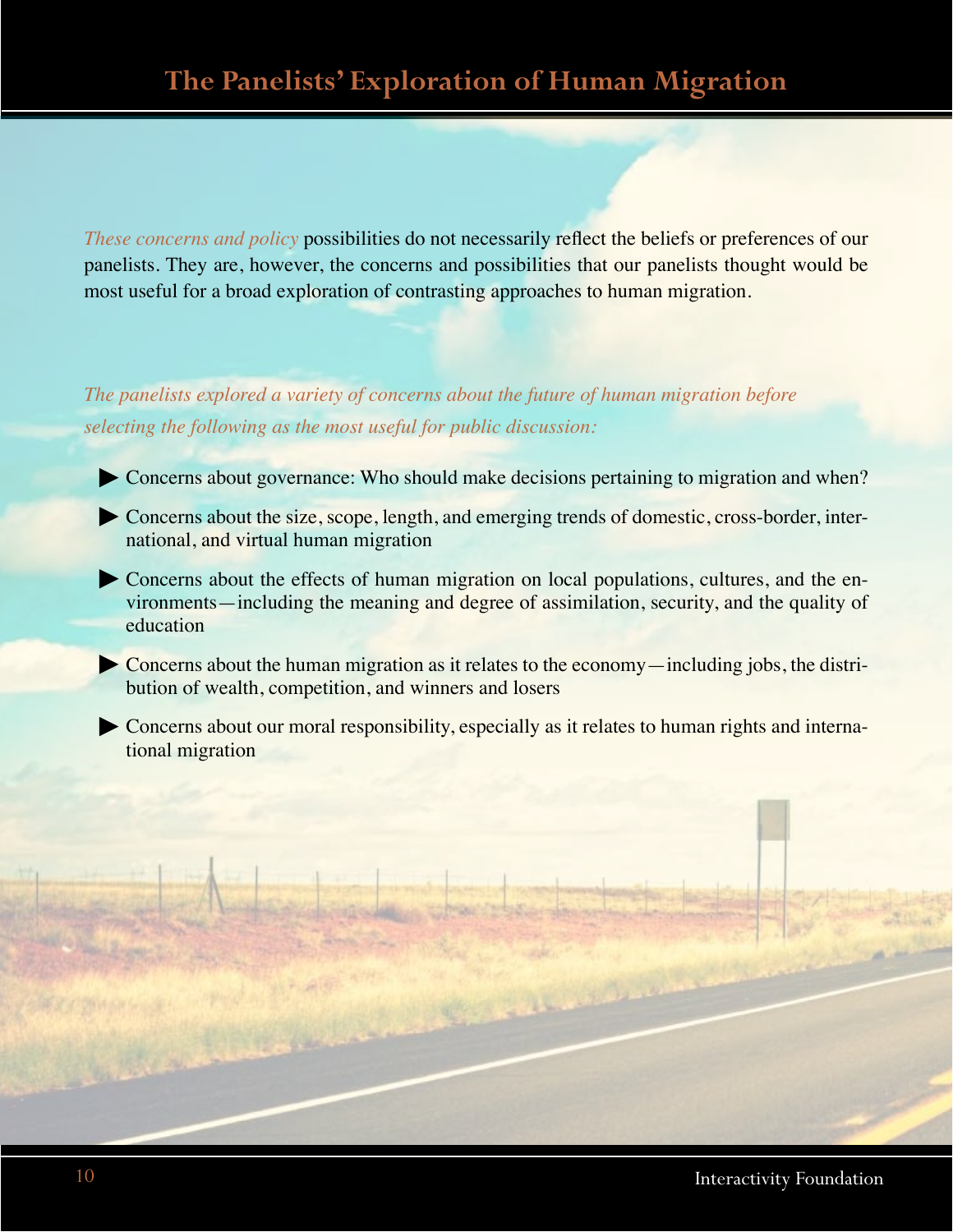*The panelists intentionally* did not define 'human migration'. They instead thought of it broadly as relocation from one place to another, leaving the distance and time spent in the relocation open for discussion. The possibilities in this report, unless otherwise specified, may thus apply equally to domestic, international, and cross-border migrations.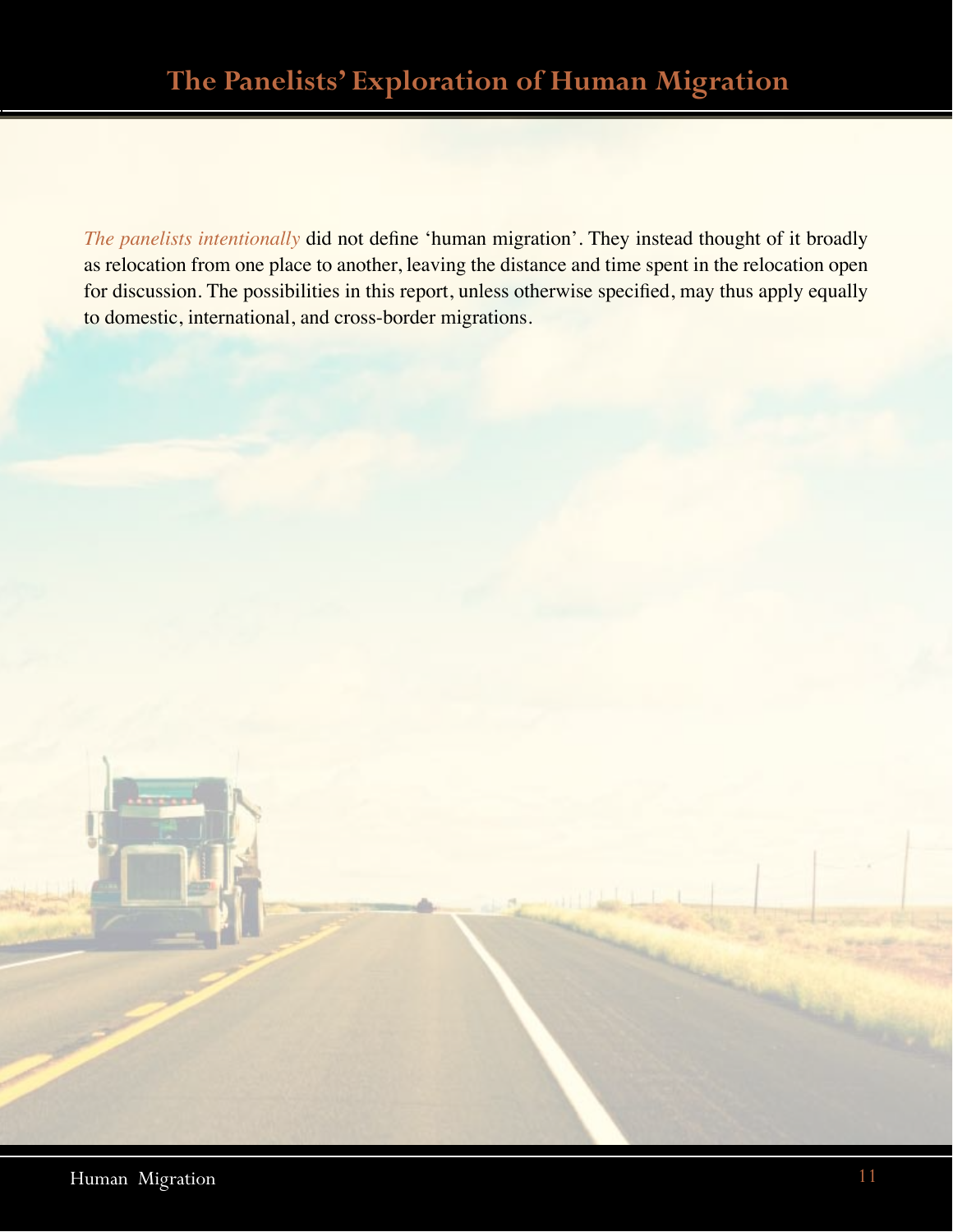This possibility would regulate human migration to ensure our security against domestic, international, and cross-border threats.

*This possibility recognizes* that human migration may bring with it many benefits, but it is primarily concerned with ensuring the security of local communities. It assumes that a community has the moral and legal rights to protect itself from real and perceived threats.



*This possibility flows* from concerns that migrants may threaten communities with crime, disease, and terrorism. It also flows from concerns that people who are known to be criminals, mentally ill, and sex offenders in one community can easily relocate and threaten the security of communities where they are not known. It assumes that in such cases, barring their migration can ensure a community's security, and it assumes that government is competent enough to do it. This possibility also recognizes that different communities may perceive threats differently. It thus maintains that we should tailor our approach to specific beliefs.

*This possibility would* also use human migration and migration policy to protect citizens from global threats. It would thus pursue immigration and human migration policies that advance the country's foreign policy goals, while focusing on our strategic, geopolitical, and defense goals. Some of these uses may be military in nature and involve the movement of troops and military personnel, but others may be more diplomatic in nature and promote the migration of people, as well as the migration of values, cultural norms, and ways of life. We might, for example, design our immigration and human migration policies with the goal of creating more security, democracy, and prosperity at home and abroad. We might try to curry favor with friendly countries, add leveraging power to our negotiations, attract people who can help to improve our security, or use them as punitive measures against hostile nations. This possibility recognizes that our foreign policy interests and goals may also affect and limit domestic migration of American citizens.

*This possibility recognizes* that our foreign policy interests and goals are not set in stone and may change over time in light of our changing situation in the world. It also recognizes that our specific policies toward immigration and human migration might naturally change with them. It thus recognizes the need to tighten our migration policy when it is our national security interest or loosen it when it is not.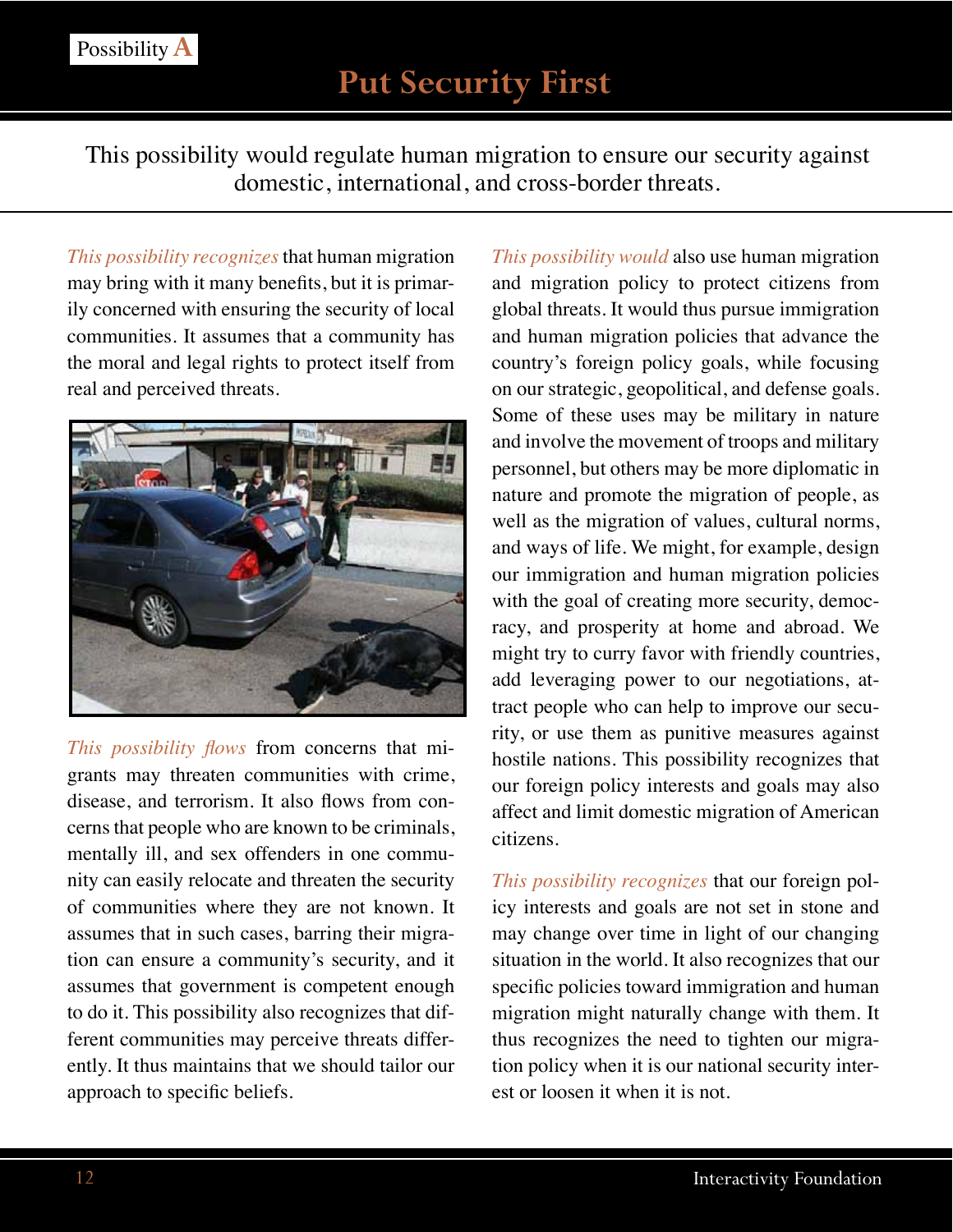| <b>Possible Implementations</b>                                                                                                                        | <b>Possible Effects of These Actions</b>                                                                                               |  |
|--------------------------------------------------------------------------------------------------------------------------------------------------------|----------------------------------------------------------------------------------------------------------------------------------------|--|
| We Could-                                                                                                                                              | <b>These Actions could-</b>                                                                                                            |  |
| Consolidate transportation, hotel, credit<br>card, and telephone records to monitor peo-<br>ple who are moving                                         | Invade privacy, but identify people who are<br>potential health, environmental, and political<br>threats                               |  |
| Make it illegal for people with contagious<br>diseases to migrate                                                                                      | Create disease ghettoes; lead to socially ex-<br>plosive situations                                                                    |  |
| Allow employers to discriminate in hiring<br>based on criminal and health histories                                                                    | Create a caste of unemployable people; create<br>chronic unemployment problems in the coun-<br>try                                     |  |
| Allow communities to compensate other<br>communities to accept people who have<br>criminal records and health problems                                 | Create a "market for security" and lead to<br>greater security for some communities, while<br>providing a source of revenue for others |  |
| Screen all migrants and immigrants entering<br>the country                                                                                             | Increase the costs of migration; may not pay<br>off                                                                                    |  |
| Use visa policies as both sticks and carrots<br>when dealing with other countries                                                                      | Give more flexibility and greater power to<br>advance our foreign policy goals around the<br>world                                     |  |
| Give more visas to foster the development of<br>high tech fields useful for national security                                                          | Attract strategic talent to strengthen the Amer-<br>ican military                                                                      |  |
|                                                                                                                                                        |                                                                                                                                        |  |
| For Further Discussion                                                                                                                                 |                                                                                                                                        |  |
| • What does being "secure" mean when it comes to human migration?                                                                                      |                                                                                                                                        |  |
| Do you think that our government can successfully regulate human migration? If so, why<br>so? If not, why not? And if so, is it worth the cost to try? |                                                                                                                                        |  |
| How much freedom of movement are you willing to sacrifice for greater security?                                                                        |                                                                                                                                        |  |
| What are the differences between using human migration and using human migration policy<br>to achieve our foreign policy goals?                        |                                                                                                                                        |  |
| Should asylum seekers be selected on the basis of our foreign policy and national security<br>goals? If so, why so? If not, why not?                   |                                                                                                                                        |  |
|                                                                                                                                                        |                                                                                                                                        |  |
| <b>Notes:</b>                                                                                                                                          |                                                                                                                                        |  |

#### **For Further Discussion…**

- $\blacktriangleright$  What does being "secure" mean when it comes to human migration?
- **★** Do you think that our government can successfully regulate human migration? If so, why so? If not, why not? And if so, is it worth the cost to try?
- $\blacktriangleright$  How much freedom of movement are you willing to sacrifice for greater security?
- **Ź** What are the differences between using human migration and using human migration policy to achieve our foreign policy goals?
- $\blacktriangleright$  Should asylum seekers be selected on the basis of our foreign policy and national security goals? If so, why so? If not, why not?

#### **Notes:**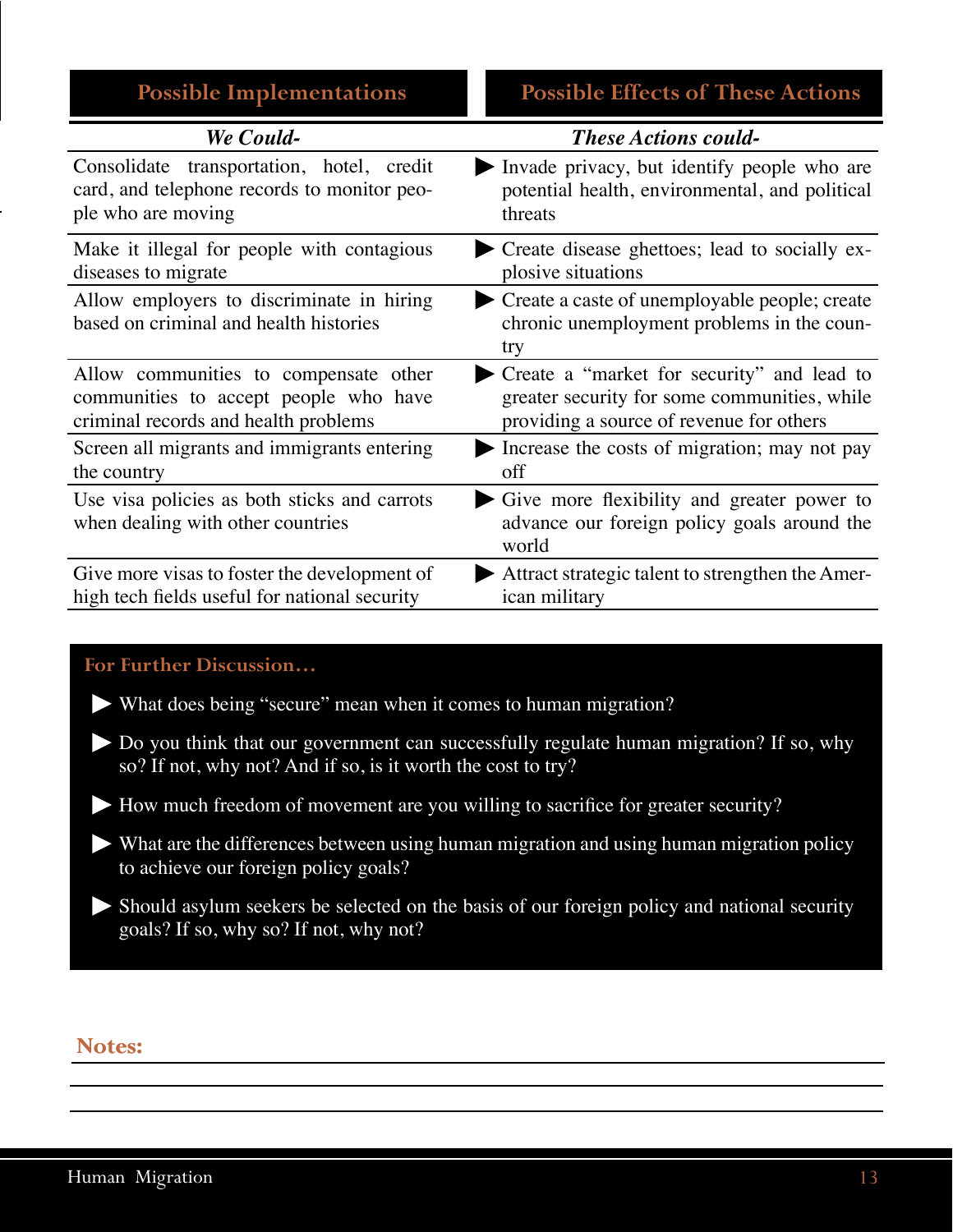### Possibility **B**

# **Privilege Human Rights & Humanitarian Needs**

This possibility would give first priority to humanitarian crises and human rights violations when deciding whether or not to allow people to migrate. It would also try to anticipate, prepare for, and prevent such crises, violations, and natural disasters—and to ameliorate their consequences.

*This possibility flows from the belief that we are* responsible for one another, and that we have a special responsibility to care about people whose human rights and lives are threatened, regardless of borders. It also flows from a concern that rather than helping the people who have the greatest need or are the most oppressed, we focus on the ones who get the most publicity. It would thus give priority to protecting human rights and fulfilling basic humanitarian needs. It would focus first and foremost on helping people whose human rights and lives are under the greatest risk, regardless of their location around the world.

*This possibility recognizes* that large groups of people sometimes have to move because of humanitarian crises and human rights violations. Such migrations are often unexpected and can be destructive, since a large influx of people into a community can destabilize and undermine the social structures in both their new and old communities. This possibility aims to ease such relocations and make them less disruptive. It would thus try to prevent or manage large social disruptions that can lead to epidemics, wars, and other disasters. It would try to maintain social order during the chaotic times that such disasters bring. And it would, through mutual support, try to help both migrants and their new communities adjust to the new situation.



*This possibility would* increase and redirect foreign aid for human migration and immigration, because Americans are almost always better off than people in other countries when it comes to human rights and humanitarian needs.

*This possibility could* either encourage or discourage human migration depending on the circumstances. It could, for example, encourage migration if and where a receiving community is prepared to welcome people seeking refuge. But it could also discourage migration if and where a receiving community is not ready to welcome outsiders. And it would, whenever possible, try to anticipate and prevent manmade disasters so that people would not have to move. It maintains that we can manage migration more easily if we are prepared for it. It would thus encourage government, business, and society to be proactive.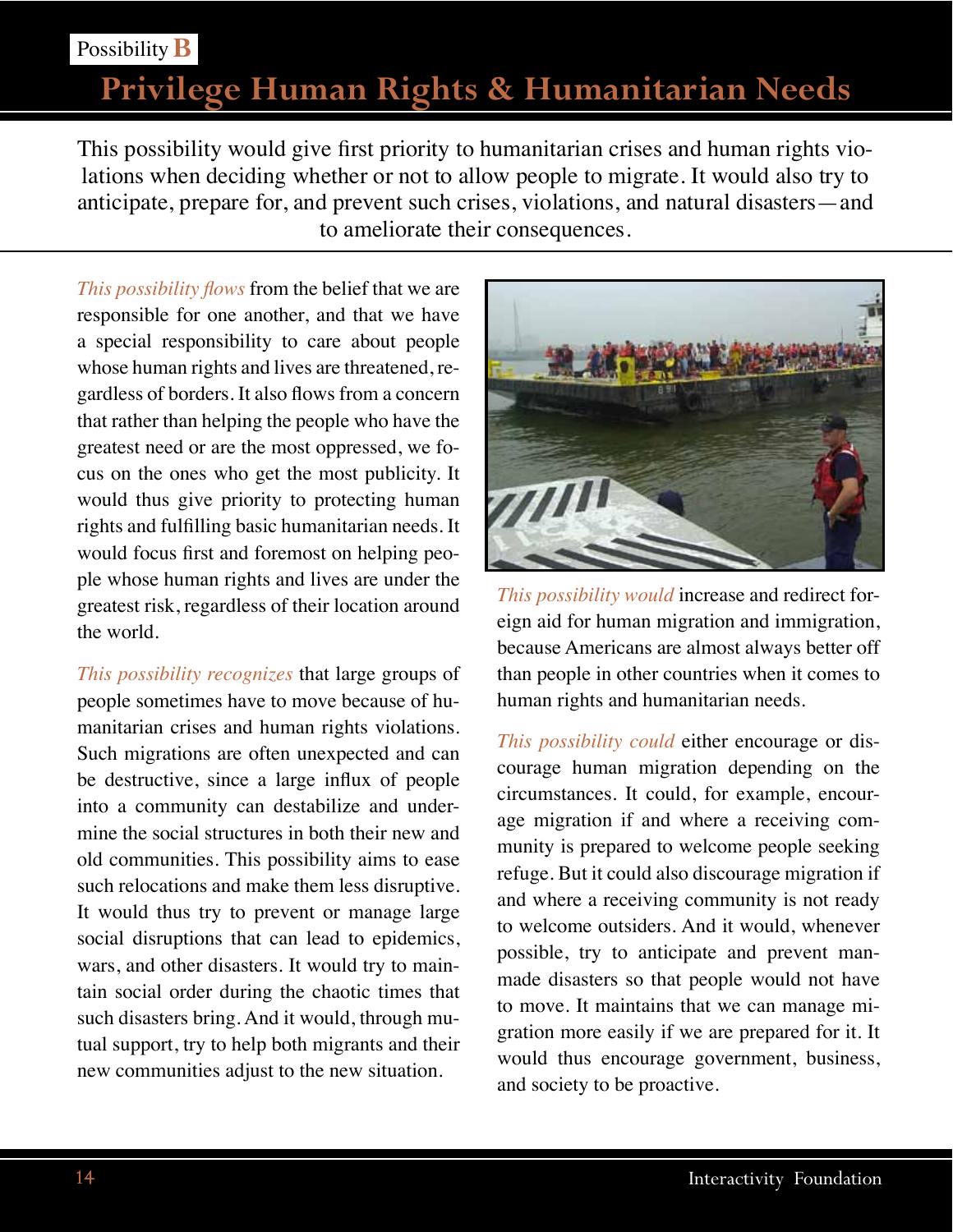| We could-                                              | <b>These actions could-</b>                     |
|--------------------------------------------------------|-------------------------------------------------|
| Create tax incentives and educational loan for-        | Lead doctors and other professionals to move    |
| giveness programs for people to move to cer-           | to poorer areas so they can meet local humani-  |
| tain areas                                             | tarian needs                                    |
| Increase funds for preparedness and preven-            | Result in fewer people who would have to        |
| tion                                                   | move after natural disasters                    |
| Develop an international army or police force          | Make migrations more secure; lead to dis-       |
| to protect migrants whose human rights are             | agreements about who is in charge of the        |
| violated                                               | force, who serves and who pays for it           |
| Give decision-making power regarding human             | Force the United States to concede to the deci- |
| migration to the United Nations                        | sions of the United Nations                     |
| Develop criteria to order or rank human rights         | Lead to friction about who is right and accord- |
| violations                                             | ing to what criteria                            |
| Forbid people from living in disaster-prone            | Lead to fewer freedoms or save lives in the     |
| areas                                                  | long run                                        |
| Remove subsidies for living in disaster-prone<br>areas | Help people decide to move to safer areas       |

#### **For Further Discussion…**

- **Ź** What are the differences between human rights and humanitarian needs?
- $\blacktriangleright$  Do you believe that all people are entitled to the same human rights? Why or why not?
- $\blacktriangleright$  How should we define which human rights violations are the most grievous? And why?
- **Ź** How should we deal with tensions between human rights and international relations?
- $\blacktriangleright$  Should we let in all people who are living in poverty, or just those whose poverty is a consequence of human rights violations? And why?
- **Ź** What kinds of tensions might exist between human rights violations and international relations?

#### **Notes:**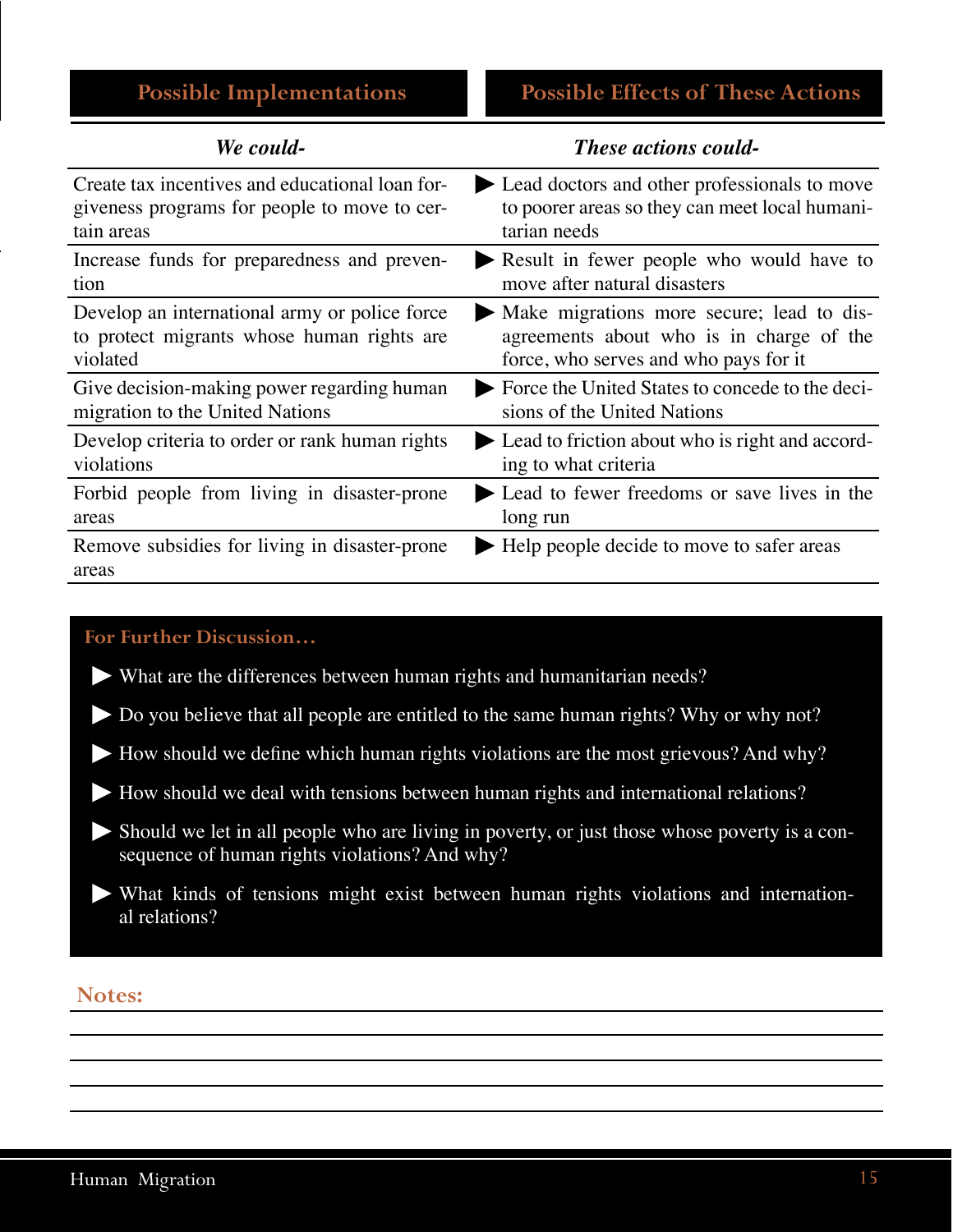# **Promote Assimilation Into Local Communities**

This possibility would encourage migrants to adopt the social, cultural, and political norms of their receiving communities.

*This possibility flows from a belief that migrants* are often reluctant to assimilate into the communities to which they migrate. It also flows from three different concerns. First, that migrants assimilation is often superficial. Second, that their reluctance or inability to embrace the norms of the communities to which they migrate can weaken the social cohesion, identity, and solidarity of those communities. Third, that a failure on the part of migrants to assimilate to the cultures of their receiving communities has contributed significantly to conflicts around the world.

*This possibility would* regulate human migration to preserve the cultural unity and heritage of our nation and local communities. It would also foster policies that encourage migrants to assimilate to the norms of the communities to which they migrate. These norms may vary by location, but it is important for migrants to adapt to them, because it eases the transition by bringing their behavior in line with those of their new neighbors.

*This possibility emphasizes* the idea that we should take into account the overall number of people migrating from one place to any given community when making public policy decisions about human migration and immigration. For while a single migrant may have no choice but to assimilate, a large number of people migrating from the same country have a greater support system and thus have fewer incentives to assimilate.



*This possibility is* not necessarily opposed to migrants preserving their own cultural identity and norms. Some communities may perceive themselves as culturally diverse and tolerant of others. Their members may believe that cultural homogeneity leads to intolerance and discrimination. They may think that fear and prejudice too often lead to xenophobia. And they may maintain that the current flow of migrants and immigrants is not as diverse as it should be. Members of such communities may think that exposing themselves to people from different places and cultures will broaden and change their perspectives. They may also think that it will improve mutual understanding, enrich their lives, and make them more accepting of each other. And they may think that a greater openness and understanding of different cultures will diminish conflicts and make our own society less confrontational and prone to violence. Such communities would thus promote the acceptance of different cultures and aim at reducing bias toward migrants.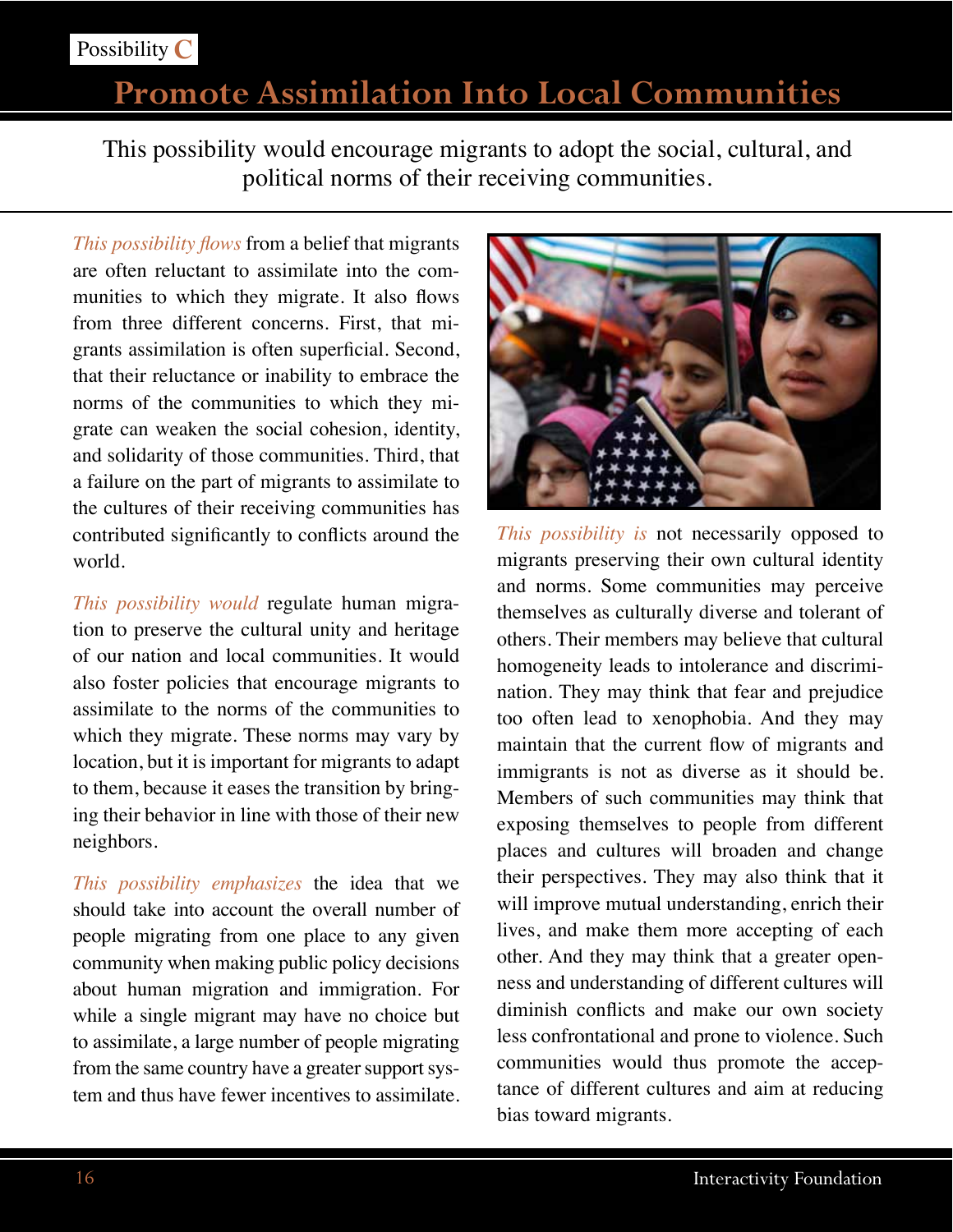| <b>Possible Implementations</b> |  |  |
|---------------------------------|--|--|
|                                 |  |  |
|                                 |  |  |

### **Possible Effects of These Actions**

| We could-                                                                                                          | <b>These actions could-</b>                                                                                        |
|--------------------------------------------------------------------------------------------------------------------|--------------------------------------------------------------------------------------------------------------------|
| Require all new migrants to an area to attend<br>'new members' meetings to learn the norms                         | Create a common, shared experience for all<br>newcomers, helping them to assimilate                                |
| and mores of the community                                                                                         |                                                                                                                    |
| Exclude or ban certain groups of people from<br>settling in certain communities                                    | Strengthen cohesion among like groups; cause<br>conflicts among unlike groups                                      |
| Base immigration quotas on the current ethnic<br>makeup of the $U.S.-$ make immigration 'look<br>like America'     | Drastically cut Latin and Asian immigration<br>and increase African and European immigra-<br>tion                  |
| Favor younger rather than older immigrants<br>for their greater likelihood to assimilate into<br>local communities | Shift the demographic composition in the<br>country to favor younger immigrants                                    |
| Build up intercultural institutions, e.g., local<br>community centers, schools, parks and recre-<br>ation services | Create open public spaces for people to min-<br>gle, interact, and meet other members of their<br>communities      |
| Limit the overall number of people who are<br>allowed to immigrate                                                 | • Lead to a fewer unassimilated individuals                                                                        |
| Create cross-cultural groups that work at solv-<br>ing common problems                                             | Promote creativity in problem solving and in-<br>crease understanding among different groups<br>within communities |

#### **For Further Discussion…**

- **Ź** Do you believe that most communities have their own special identities? If so, what do you think determines the identity of a community and why?
- **Ź** What do you think constitutes assimilation to a local community? And why?
- **Ź** What might it mean for U.S. citizens who migrate domestically to assimilate to their new communities? And why?
- **★** How much assimilation is enough? And why?
- **Ź** How long does it take to assimilate? And how long are we willing to wait for migrants to assimilate?

#### **Notes:**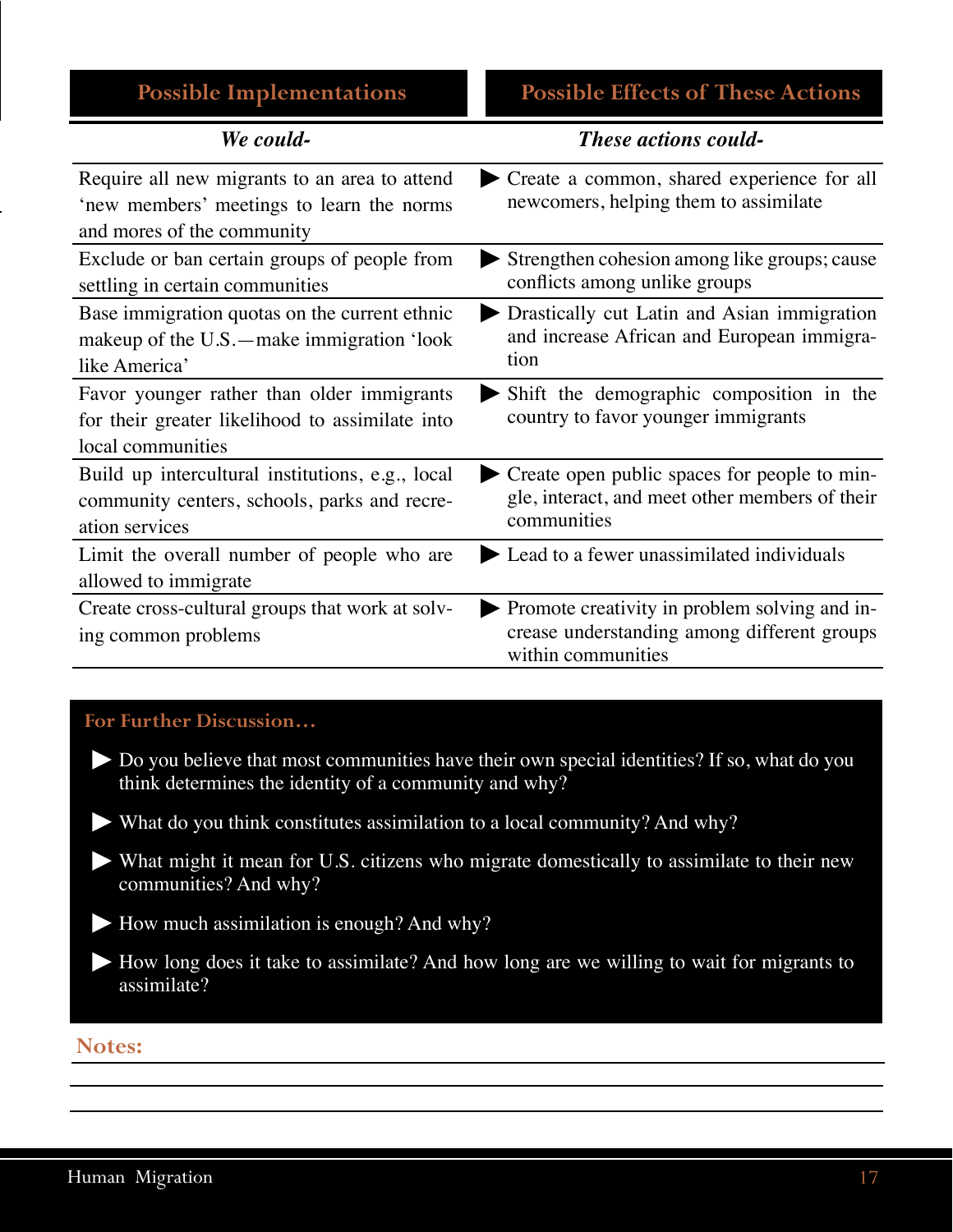### This possibility would facilitate human migration to improve the economy.

*This possibility flows* from three different concerns about the economy that relate to human migration. First, people do not always live where their labor, skills, and talents are most needed. Second, many jobs go unfilled in certain industries because it is difficult and expensive for people to move. Third, migrant workers are often willing to work for less pay than established members of a community, and may thus displace them either by taking their jobs or by lowering their income. It recognizes that migrants often move to new communities to find higher-paying jobs and better working conditions. It maintains that the economic growth and development of our citizens and our nation as a whole should be our primary goal in developing public policy pertaining to human migration. And it holds that government can help human migration improve the economy by providing potential workers with more information about our labor needs, and by facilitating the relocation of workers to where we need them the most.

*There are many* economic interests that are relevant to human migration, such as the development of the economy as a whole, the development of effective labor markets, and the protection of local labor. This possibility would try to balance them in a way that improves our economy. It recognizes that migrants can spur innovation, create new jobs, and develop our national wealth. It also maintains that competition is good for economic growth.



*It would thus* facilitate the movement of migrants to places where their labor, skills, and talents are best suited and best able to contribute to both their own personal economic growth and development and the economic growth and development of our country.

*This possibility recognizes* that human migration can be a boon to communities with labor needs that their own members either cannot or will not fulfill. But it also recognizes that migrants to a new community are often ready, able, and willing to do jobs for less money, less job security, and fewer benefits than the community's established members. And it recognizes that workers often want and need to stay in their jobs. This possibility would thus try to reduce migrant competition for jobs that the established members of a community are ready, willing and able to do as an expression of moral solidarity with those workers. It would thus facilitate immigration and domestic migration to fill unfilled jobs, give people greater economic security, and improve our individual and national economic welfare.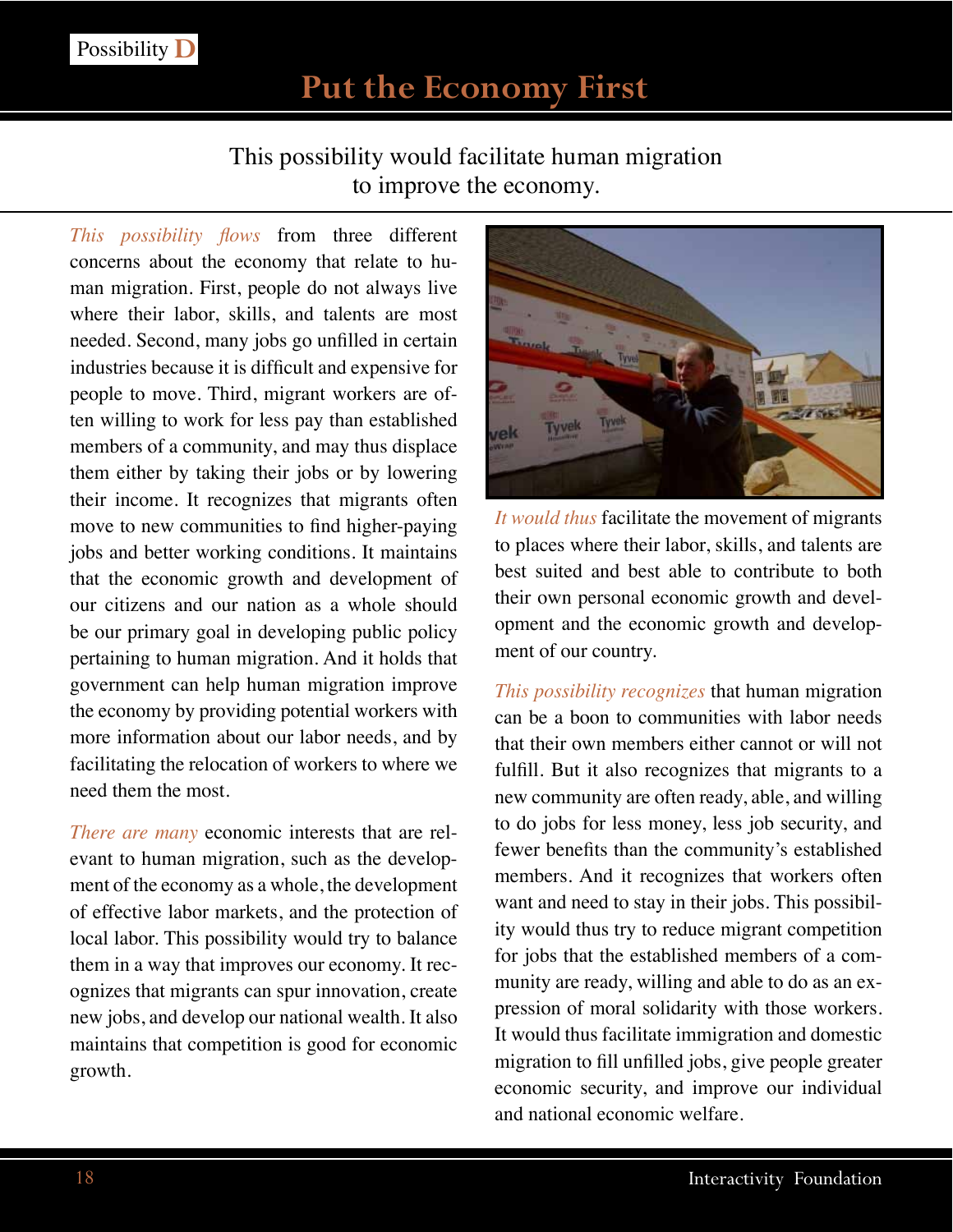| <b>Possible Implementations</b> |
|---------------------------------|
|                                 |

| We could-                                      | <b>These actions could-</b>                     |
|------------------------------------------------|-------------------------------------------------|
| Change immigration laws to ease short-term     | Increase production or lower wages              |
| migration for work                             |                                                 |
| Expand tax deductions for various job-related  | Reduce the costs of moving, making the labor    |
| relocations                                    | force more flexible                             |
| Maintain a database with information on labor  | Provide a transparent labor market; be inef-    |
| markets in different regions                   | fective if it is not an online service          |
| Invest in industries that have a shortage of   | Lead to greater inefficiency due to govern-     |
| workers and encourage people to be career-     | ment direction of labor flows; make it impos-   |
| minded—as opposed to job-minded                | sible for people to have a career               |
| Provide incentives—such as moving costs,       | Weaken communities; distort the housing         |
| training, or better renting options—for people | market; undermine the intention behind the      |
| to move where the jobs are                     | possibility in the long run                     |
| Offer work visas for foreign graduates of      | Retain the best minds that will be able to con- |
| American universities in specialties where     | tribute to the domestic economy                 |
| there is a shortage of workers                 |                                                 |

#### **For Further Discussion…**

- $\blacktriangleright$  Do you believe that government can effectively regulate human migration to meet the needs of the labor market? Why or why not?
- **Ź** Whose needs would this possibility would best serve: migrating workers, the local communities to which they migrate, or the nation as a whole? And why?
- $\blacktriangleright$  Is it more important to protect the jobs of low-skilled local labor than it is to protect the jobs of high-skilled local labor? Why or why not?
- $\blacktriangleright$  Do you believe that we have an obligation to protect the jobs of the established members of local communities even if migrants are ready and willing to do the same quality work for less pay? Why or why not?
- $\blacktriangleright$  Do you agree that people move primarily for economic reasons? And if so, what are some of the non-job related economic reasons that might lead them to move?

### **Notes:**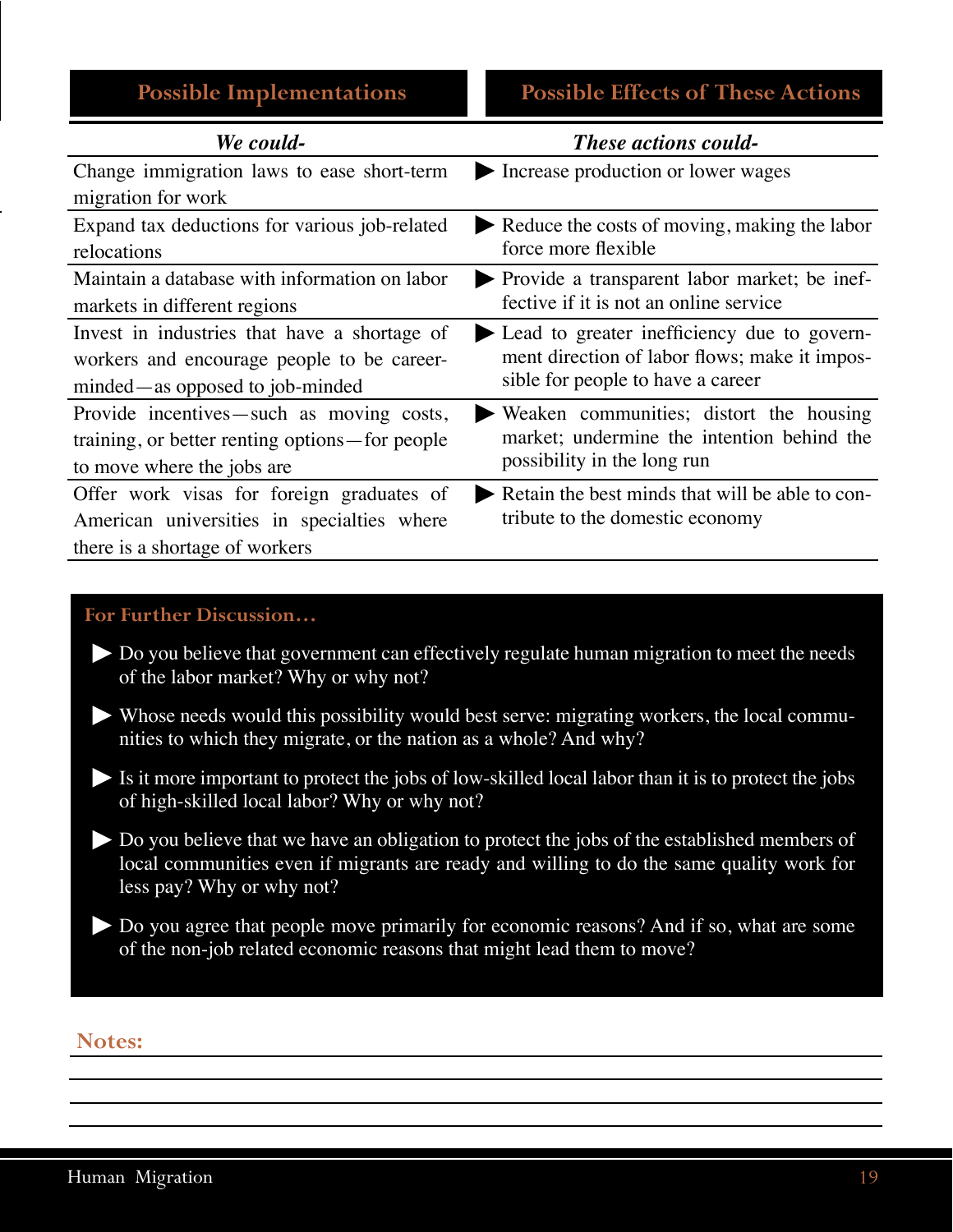This possibility would foster family and community relationships when making policy decisions pertaining to human migration.

*This possibility emerges* from the belief that families and close communities are the basic building blocks of our society. It also flows from a concern that immigration policies pertaining to families consider only immediate family members as relevant for reunification purposes. It maintains that severing relationships among members of the larger community may lead to feelings of isolation and alienation for some migrants, and that this could create social problems. It thus maintains that governments should honor the wishes of families and friends to live together when making policy decisions affecting human migration. And it would expand the notion of "family member" to include close friends and loved ones.

*This possibility sees* the reunification of families—broadly defined—as both a moral and practical issue. Families can function more efficiently as units when they divide their roles and responsibilities among their members. It is also usually less expensive for family members to live together.

*This possibility is* motivated by a desire to avoid disrupting the social fabric of a community that has to be relocated and to make it easier for its members to adjust to a new environment. It is also motivated by the beliefs that people who are responsible for families are more likely to work and to be law-abiding members of their communities, and that migrants and immigrants

who have strong family support systems are more likely to engage in entrepreneurial activities than those who do not.

*This possibility is* steeped in family and community values and would encourage government, non-governmental local support systems, and civil society organizations to help facilitate human migration. Its priority would be to enable migrants and immigrants to live with their families and close friends. This might not foster assimilation, but it would encourage strong and healthy relationships among families and their friends. And it could simultaneously reduce the need for social services, since immigrants would have a familial base or a preexisting network of relatives to help them make the transition.

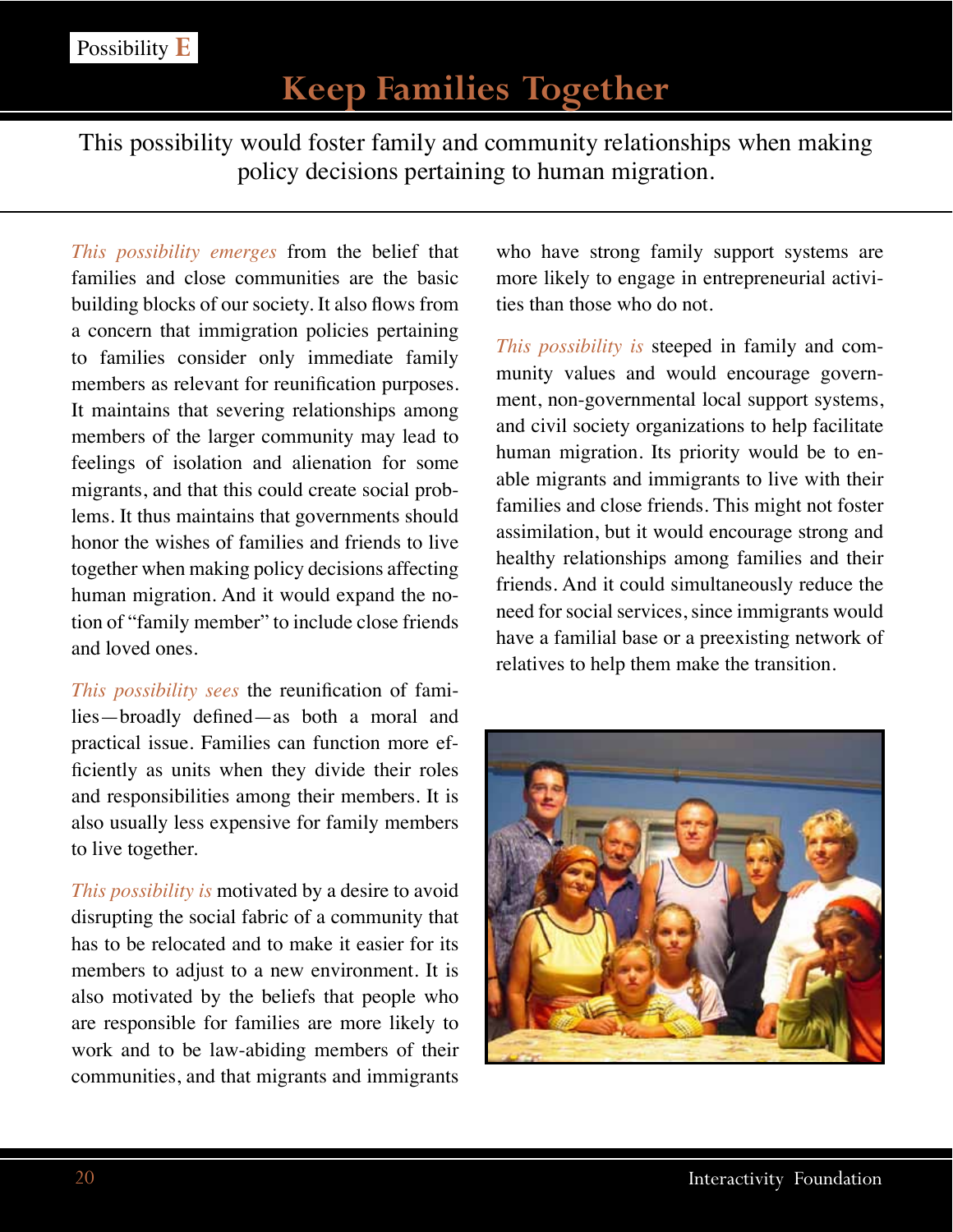| We could-                                                                                                                                            | <b>These actions could-</b>                                                                                                               |
|------------------------------------------------------------------------------------------------------------------------------------------------------|-------------------------------------------------------------------------------------------------------------------------------------------|
| Make zoning codes more family friendly                                                                                                               | Enable several generations to live together                                                                                               |
| Support families that would otherwise be sep-<br>arated—such as military families or families<br>with family members in prison—to live to-<br>gether | Cost a lot of money and distort the housing<br>market; keep families together even though<br>one spouse may not be there on a daily basis |
| Let U.S. citizens decide what constitutes a                                                                                                          | Keep traditional American family values for                                                                                               |
| family                                                                                                                                               | immigration purposes                                                                                                                      |
| Let immigrants decide who constitutes their                                                                                                          | Increase adoption rates if that makes it easi-                                                                                            |
| family members, thereby allowing a wide                                                                                                              | er to immigrate; render the receiving society                                                                                             |
| range of "extended relations," such as family                                                                                                        | powerless in the matter, but responsible for                                                                                              |
| servants, godchildren, friends, and lovers to                                                                                                        | its consequences; change the local notion of                                                                                              |
| immigrate with them                                                                                                                                  | a family                                                                                                                                  |
| Give priority to the migration of family and                                                                                                         | Result in simultaneously strengthening fami-                                                                                              |
| friends over people migrating for jobs or as                                                                                                         | lies, their economic development, and their                                                                                               |
| asylum seekers                                                                                                                                       | emotional wellbeing                                                                                                                       |
| Stop requiring families to prove that they can                                                                                                       | Lead to more immigrants who depend on the                                                                                                 |
| financially support the prospective immigrant                                                                                                        | state                                                                                                                                     |
| Provide low-interest government<br>"travel<br>loans" to bring in family members from abroad                                                          | Lead to chain migration; entail large up front<br>costs that never get paid back                                                          |

#### **For Further Discussion…**

- **Ź** What do you think constitutes a family or a community? Who should decide this and why?
- $\blacktriangleright$  Do you think the definition of a family should be specific to each culture? Why or why not?
- $\blacktriangleright$  Do you think we should prioritize certain types of families and communities? If so, which types? And why? What concerns might arise from prioritizing certain kinds of families or communities?
- $\blacktriangleright$  Do you think that a local community can be overwhelmed by migrants? If so, why so? If not, why not? And if so, how many migrants are too many? How might the policy address concerns about the capacity of local communities to accept new migrants?
- $\blacktriangleright$  Do you think that this possibility would help or hinder assimilation? Why or why not?

#### **Notes:**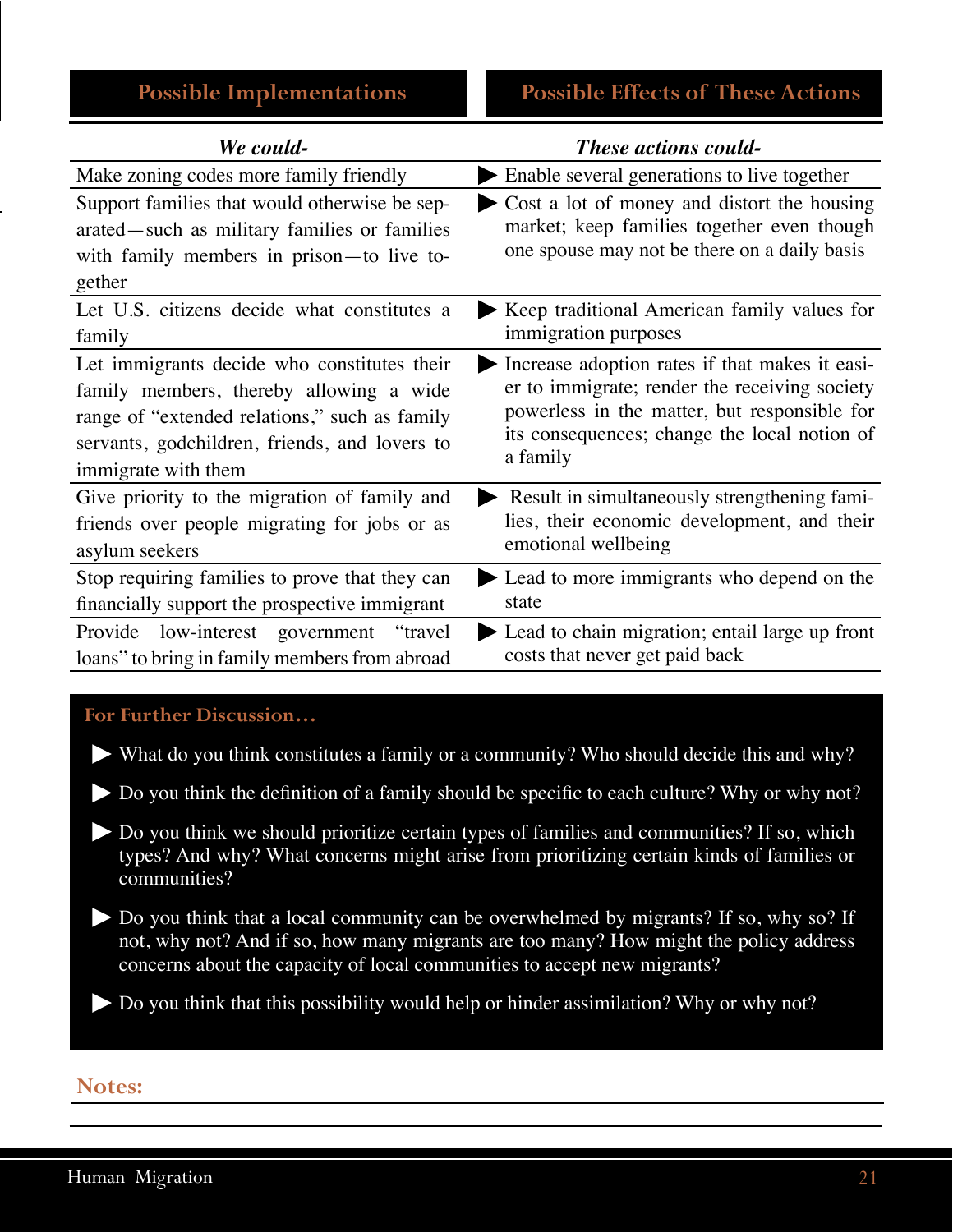## **Embrace Freedom of Movement**

This possibility would embrace the freedom of people to move whenever and wherever they see fit by removing all domestic and international barriers to human migration.

*This possibility flows from the beliefs that free*dom of movement is an integral part of human liberty, that it is a good in-and-of-itself, and that it is or ought to be a human right. It also flows from concerns that governmental attempts to limit or restrict human migration undermine our freedom and rights, hinder the free movement of people in ways that are harmful, costly and often ineffective. It thus maintains that it is immoral to restrict human migration in any way.

*This possibility would* allow people to move freely across domestic, national, and international borders. Government would not put limits on human migration, or restrict the movement of people against their will. Indeed, at its extreme, this possibility would even abandon the idea of national citizenship, and the ideas of immigration and emigration along with it, in favor of people being citizens of the world. The free flow of people that it would enable would thus allow citizens to exercise their freedom and rights by "voting with their feet" and moving to wherever they want to live.

*The free movement* of people can counter discrimination, exploitation, and modern day slavery. Cultural diversity can mitigate extremism and social conflicts that might otherwise arise between different ethnic, tribal, and religious groups. It helps to improve cultural awareness and tolerance within and among the different nations of the world. It thus maintains that governments should generally embrace greater mobility by allowing people to decide whether, where, when, and how they want to move without restricting their movements.

*This possibility recognizes* that freedom of movement may initially result in culture clash and conflicts among different national, ethnic, tribal, and religious groups. But it also recognizes that human migration, and especially immigration, is a human right and a special part of our American identity. And it would thus encourage people to migrate whenever and wherever they want and are able to migrate.



*This possibility also recognizes* that it is a human right to live a nomadic life—and that it is also a human right not to move at all. It thus maintains that neither governments nor private entities should be able to force people to relocate against their will. It would, however, try to instill the basic sense of freedom of movement by allowing people to move wherever they want. It would thus encourage governments around the world to take a hands-off approach toward human migration regardless of the reasons people might want to migrate.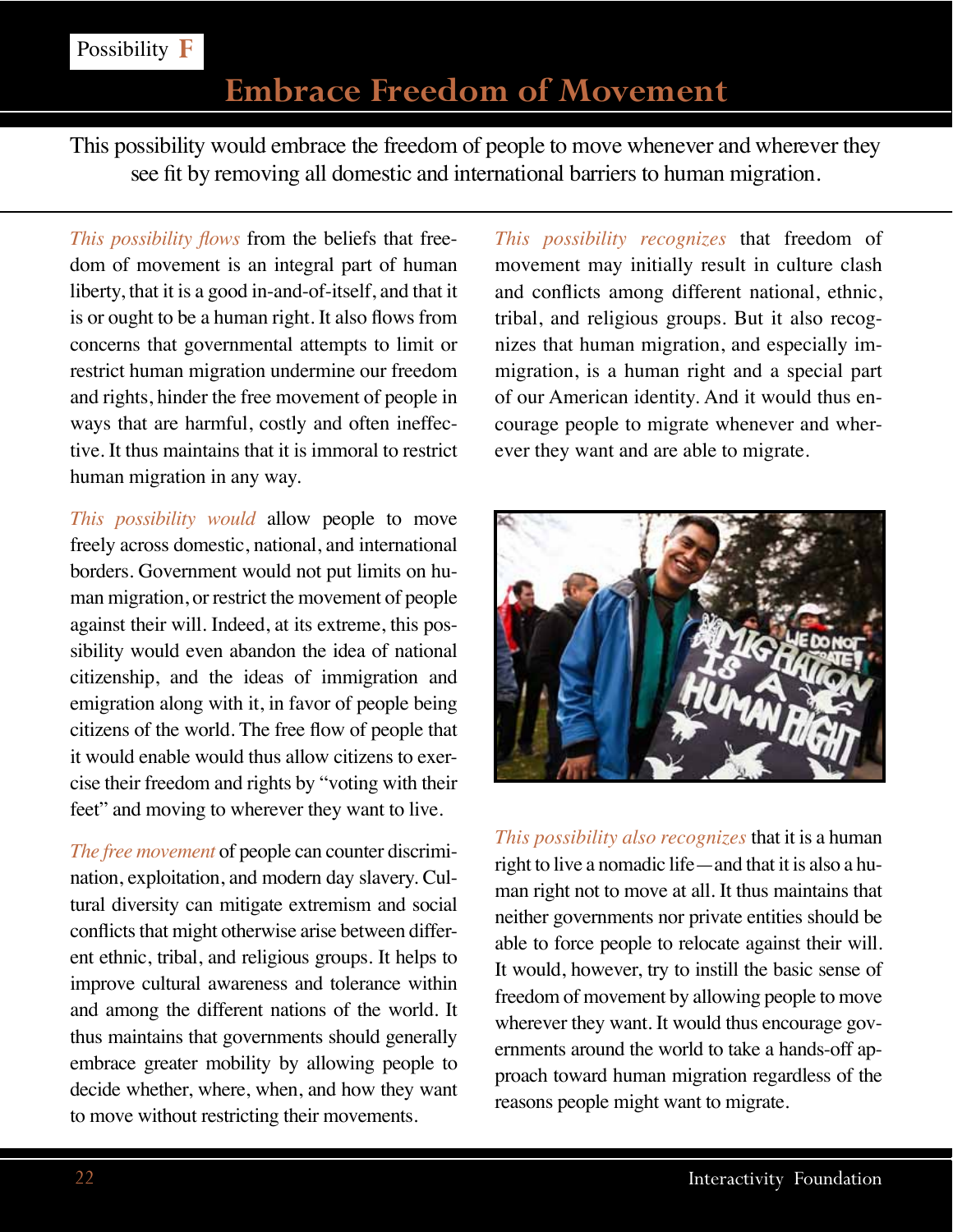| <b>Possible Implementations</b>                                                 | <b>Possible Effects of These Actions</b>                     |
|---------------------------------------------------------------------------------|--------------------------------------------------------------|
| We could-                                                                       | <b>These actions could-</b>                                  |
| Repeal laws restricting human migration, includ-                                | Cause confusion in the legal system; lead to loss            |
| ing dismantling immigration and Visa systems and                                | of jobs; less security and an increase in crime;             |
| encourage other countries to do the same                                        | cause a brain-drain from certain areas                       |
| Change current immigration and human migration                                  | Provoke sending communities to pass laws re-                 |
| policies and regulations and introduce an open                                  | stricting emigration to limit the 'brain-drain' and          |
| border policy so that everyone can come and work                                | loss of their working forces; lead to greater diver-         |
| in the United States                                                            | sity                                                         |
| Allow newcomers to the U.S. to vote and enjoy all                               | Make the newcomers feel welcome; disrupt the                 |
| of the other rights of citizenship very shortly after                           | democratic process if they are not familiar with             |
| they arrive                                                                     | democratic culture                                           |
| Monitor human migration for security reasons, but                               | Ensure security; lead to a much more transient so-           |
| do not restrict it                                                              | ciety                                                        |
| Reduce spending on welfare programs that allow                                  | Enable only the self-sufficient to travel; create re-        |
| people to stay in economically depressed areas                                  | gions of wealth and regions of abject poverty                |
| Treat a person's ability to migrate as if there were                            | Give rise to a wide array of business and non-               |
| no national citizenships, thus allowing anyone                                  | profit organizations; ranging from transportation            |
| who can afford to migrate to migrate                                            | to immigrant support groups                                  |
| an incremental "step-by-step" approach<br>Take<br>when implementing this policy | Make it easier for people to adjust to the conse-<br>quences |

#### **For Further Discussion…**

- $\blacktriangleright$  Do you think that freedom of movement is a human right, and that people around the world should be free to move wherever they want? Why or why not? Would it make a difference to the way you think if you had the freedom and liberty to migrate but no opportunity to move?
- $\blacktriangleright$  Do you think that a world without national borders and citizenship could actually work? Why or why not?
- $\blacktriangleright$  Do you think that a free flow of people would be good even if it hindered the economic growth and prosperity of our nation? Why or why not?
- $\blacktriangleright$  Do you think that it would be senseless to adopt this possibility if other governments refused to adopt it? If so, why so? If not, why not? And if so, do you worry that immigrants from different political cultures may have a detrimental effect upon our democracy and its processes?
- $\blacktriangleright$  Do you think that open borders would result in increased levels of crime? Or decreased national security? Or environmental or cultural problems? If so, why so? If not, why not? And if so, do you think that governments should regulate migration for these reasons?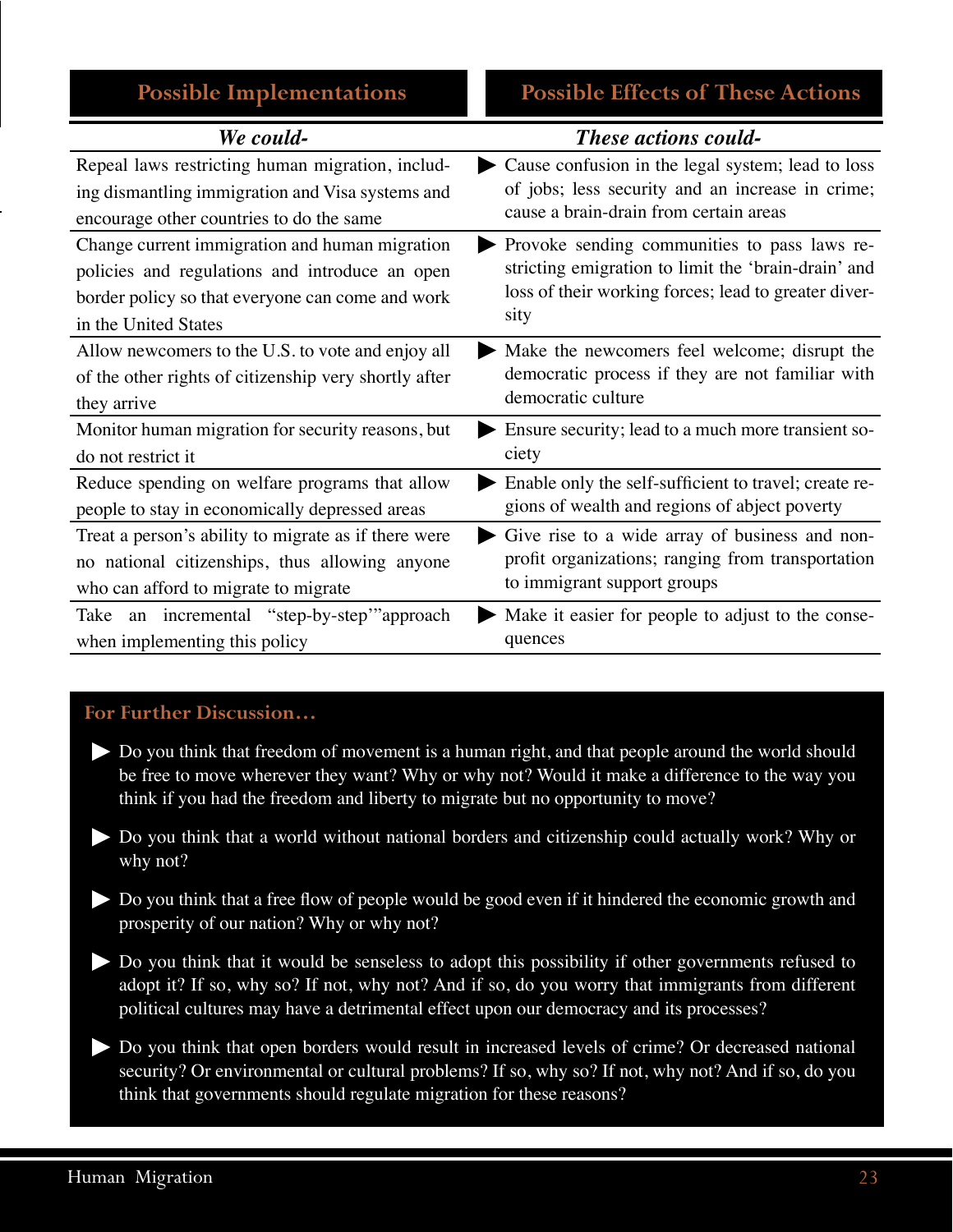# **On Contrasts & Choices**

*The six possibilities* in this report contrast with each other on a conceptual level. This means that they flow from different It would be impossible to consistently adopt them all at the same time. You must, instead, choose among them. Below is a grid

| <b>Possibilities</b>                                                                                                                                                                                                                                                                                                              | Concerns                                                                                                                                                                                                                                                                                                                                      | <b>Beliefs</b>                                                                                                                                                                                                                                                                                                                                         |
|-----------------------------------------------------------------------------------------------------------------------------------------------------------------------------------------------------------------------------------------------------------------------------------------------------------------------------------|-----------------------------------------------------------------------------------------------------------------------------------------------------------------------------------------------------------------------------------------------------------------------------------------------------------------------------------------------|--------------------------------------------------------------------------------------------------------------------------------------------------------------------------------------------------------------------------------------------------------------------------------------------------------------------------------------------------------|
| A. Put Security First<br>Regulates human migration to ensure<br>our security against domestic, interna-<br>tional, and cross-border threats                                                                                                                                                                                       | Human migration can threaten the security of a<br>community on domestic and global levels                                                                                                                                                                                                                                                     | The security of a community<br>should take precedence over the<br>benefits of human migration                                                                                                                                                                                                                                                          |
| B. Privilege Human Rights &<br>Humanitarian<br>Give first priority to humanitarian crisis<br>and human rights violations when<br>deciding whether or not to allow people<br>to migrate. Try to anticipate, prepare<br>for, and prevent such crises, violations,<br>and natural disasters--and to ameliorate<br>their consequences | We currently do not help the people who have the<br>greatest need or are the most oppressed, but rather<br>those who get the most publicity                                                                                                                                                                                                   | We have a special responsibility to<br>care for those whose human rights<br>and lives are threatened; large<br>groups of people sometimes have<br>to move because of humanitarian<br>crises, human rights violations,<br>and natural disasters                                                                                                         |
| C. Promote Assimilation into Local<br>Communities<br>Encourages migrants to assimilate to the<br>social, cultural, and political norms of<br>their receiving communities                                                                                                                                                          | Migrants' assimilation is often superficial; their Migrants are often reluctant to<br>reluctance or inability to embrace the mores, cus-<br>toms, values, and goals of the communities to<br>which they migrate can weaken the social cohe-<br>sion, identity, and solidarity of those communities grate                                      | adopt the social, cultural, and po-<br>litical norms and values of the<br>communities to which they mi-                                                                                                                                                                                                                                                |
| D. Put the Economy First<br>Facilitates human migration<br>to improve the economy                                                                                                                                                                                                                                                 | People do not always live where their labor, skills,<br>and talents are most needed; many jobs go un-<br>filled in certain industries because it is difficult<br>and expensive for people to move; migrant work-<br>ers may displace established members of a receiv-<br>ing community because they are often willing to<br>work for less pay | Most migrants move to new com-<br>munities for economic reasons;<br>migrants often move for the sole<br>purpose of finding higher-paying<br>jobs and better working condi-<br>tions; the economic growth and<br>development of our citizens and<br>nation should be our primary goal<br>in developing public policy per-<br>taining to human migration |
| E. Keep Families Together<br>Fosters family and community relation-<br>ships when making policy decisions<br>pertaining to human migration                                                                                                                                                                                        | Our immigration policies pertaining to families<br>consider only immediate family members as rel-<br>evant for reunification purposes; a failure to keep<br>families and friends together may sever relation-<br>ships among community members                                                                                                | Families and close communities<br>are the basic building blocks of<br>our society; we should help them<br>to stay together whenever possible                                                                                                                                                                                                           |
| F. Embrace Freedom of Movement<br>Embraces the freedom of people to<br>move whenever and wherever they see<br>fit by removing all domestic and inter-<br>national barriers to human migration                                                                                                                                     | Government attempts to limit or restrict human<br>migration undermine our freedom and rights, hin-<br>der the free movement of people in ways that are<br>often harmful, and are costly and often ineffective                                                                                                                                 | Freedom of movement is an inte-<br>gral part of human liberty; the free<br>movement of people is or ought to<br>be a human right                                                                                                                                                                                                                       |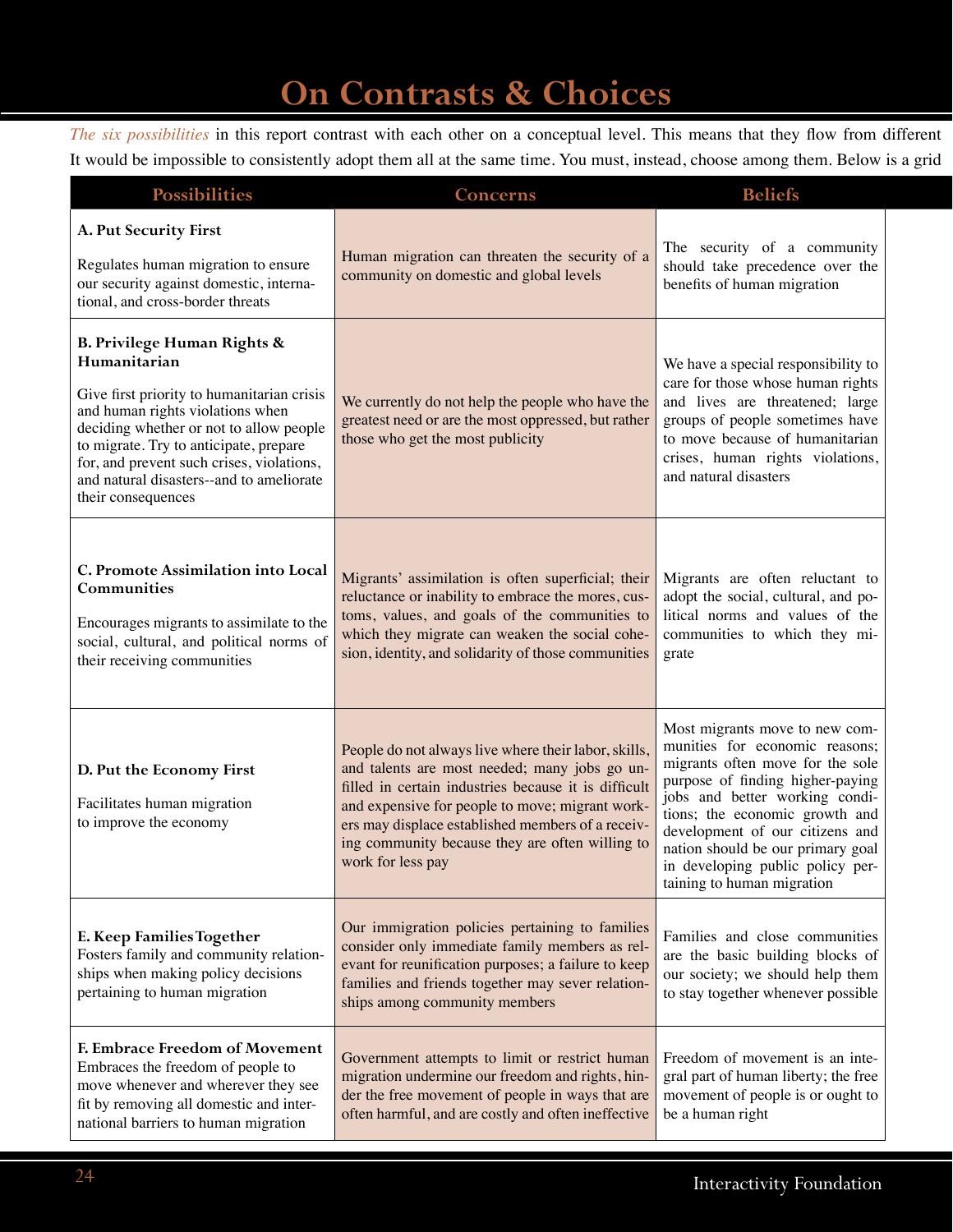# **On Contrasts & Choices**

concerns, beliefs, values, interests, and goals. It also means that they move in different philosophical and political directions. that compares the possibilities, along with the concerns, beliefs, values, interests and goals from which they flow.

| <b>Values</b>                                                                                                                  | <b>Interests</b>                                                                                                                                                                    | Goals                                                                                                                                                                                                  |
|--------------------------------------------------------------------------------------------------------------------------------|-------------------------------------------------------------------------------------------------------------------------------------------------------------------------------------|--------------------------------------------------------------------------------------------------------------------------------------------------------------------------------------------------------|
| Security<br>Autonomy of a community                                                                                            | Secure families & communities<br>Reduced crime<br>Reduced spread of disease                                                                                                         | To secure the well-being of communities and<br>protect their members on both a community and<br>global level                                                                                           |
| Compassion<br>Human rights<br>Readiness<br>Migrants' rights                                                                    | To help the needy<br>To make large migrations less destructive<br>To help migrants and their new communities                                                                        | To meet basic human needs<br>To help the ones who suffer the most<br>To anticipate, prepare for, prevent, and amelio-<br>rate the consequences of such migrations                                      |
| Local identity<br>Culture<br>Heritage<br>Peace<br>Unity<br>Strong community<br>Helping migrants                                | Preservation of the cultural unity and heri-<br>tage of our nation and its communities, so<br>cial harmony, help migrants                                                           | For migrants to assimilate to the social, cultural,<br>and political norms of their receiving communi-<br>ties; maintain the social harmony of receiving<br>communities                                |
| Employment<br>Economic growth<br>Efficiency<br>Mobility of labor<br>Helping migrants                                           | the development of effective labor markets,<br>and the protection of local labor                                                                                                    | The development of the economy as a whole, $\boxed{$ To regulate human migration so as to fill jobs,<br>give people greater economic security, improve<br>our individual and national economic welfare |
| Unity of family<br>Strength of a community<br>Family reunification, broadly<br>defined, as both a moral and<br>practical issue | Strong and healthy family relationships,<br>$\vert$ close communities                                                                                                               | Maintain the social fabric of a community that<br>has to relocate; make it easier for its members to<br>adjust to their new location through mutual sup-<br>port                                       |
| Freedom of movement<br>World peace                                                                                             | Greater mobility; counter discrimination,<br>exploitation, and modern-day slavery; miti-<br>gate extremism and social conflicts; help im-<br>prove cultural awareness and tolerance | Allow people to move freely across domestic,<br>national, and international borders                                                                                                                    |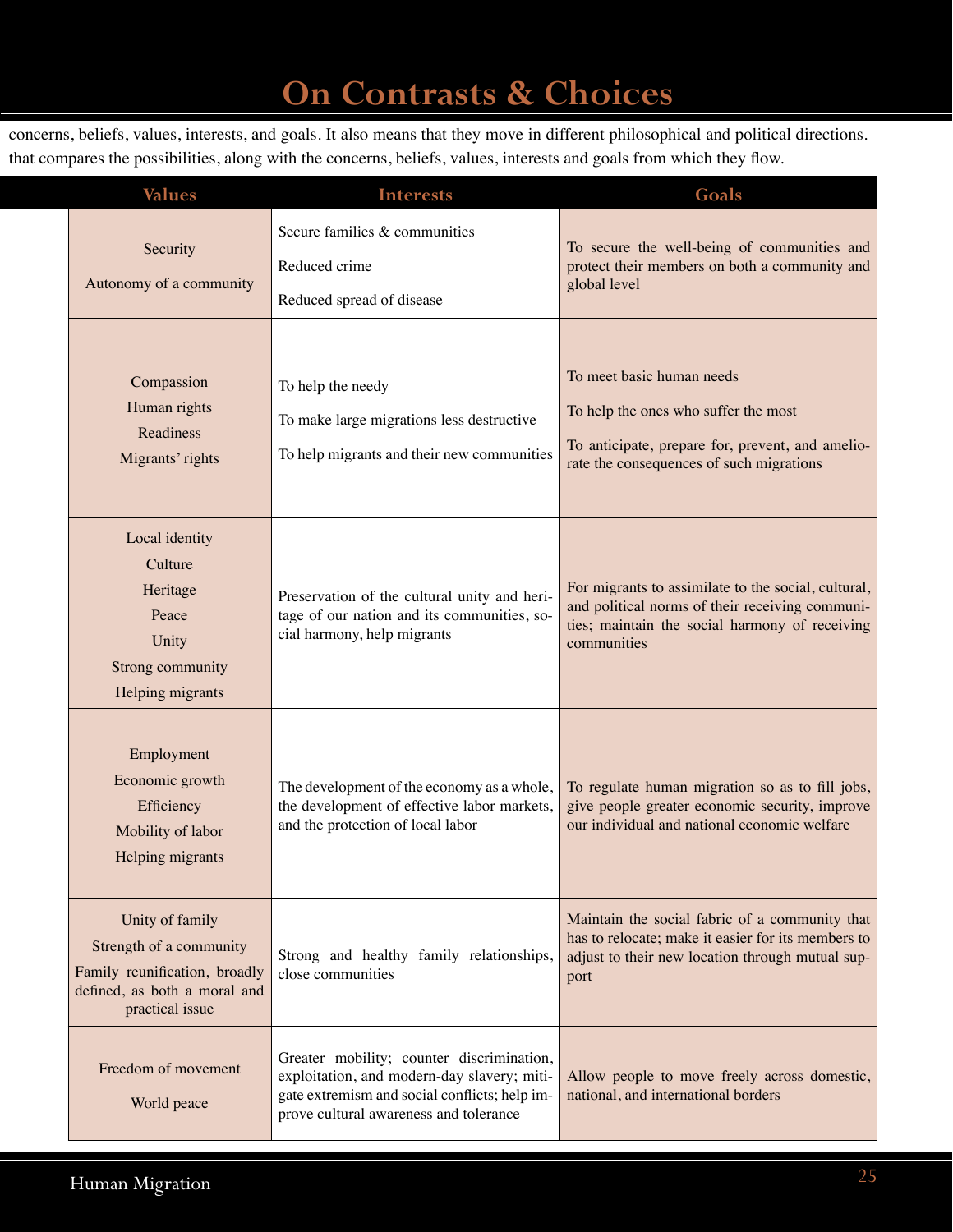# **Additional Policy Possibilities**

The panelists developed many other policy possibilities that were eliminated or combined during the process due to the limited space in the printed version. But you can see some of those possibilities below and more of them on our website: www.interactivityfoundation.org

### Promote Short-Term Migration

 $\blacktriangleright$  This possibility would promote mobility and short-term migration over long-term migration in order to maximize the benefits that come from short-term migration and avoid the negative impacts of long-term migration on individuals, groups, infrastructure, and society at large.

### Allow State & Local Choice

 $\blacktriangleright$  This possibility would allow state and local governments to decide whether and when migrants and immigrants can relocate to their jurisdictions.

### Enforce Our Laws

 $\blacktriangleright$  This possibility would protect and enforce existing laws and regulations pertaining to immigration and human migration because they reflect the wishes of the nation.

### Migrate Online

 $\blacktriangleright$  This possibility would encourage online social and economic interactions to make online migration an alterative to physical migration. It conceives migrating into a virtual space as a form of human migration.

### Build Democracies Abroad

 $\blacktriangleright$  This possibility would promote democracy and economic development in foreign countries in an attempt to address the root causes of immigration.

### Your Policy Possibility

**Ź** This possibility would …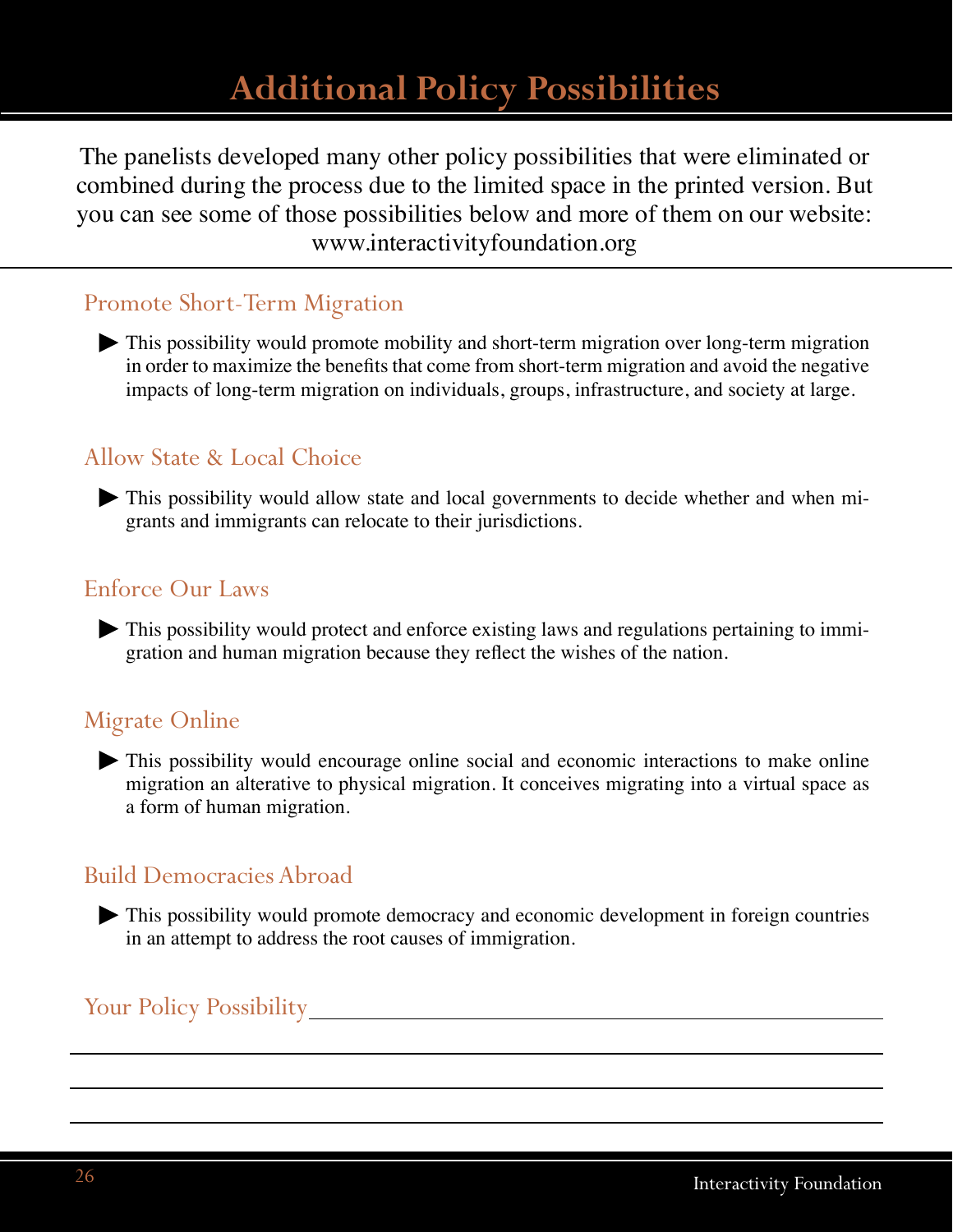### **An Open Invitation To Further Discussion & Interactivity**

*We hope that* you will use this report to carry forward the discussion begun by our project panels.

*We have developed* a citizen discussion process that may be useful for groups interested in discussing the ideas presented in our reports or in discussing matters of public interest more generally. We have also developed facilitation and discussion guidebooks to assist in the planning and conduct of these discussions. These materials, as well as copies of this and other Interactivity Foundation reports, may be downloaded from our website (listed below). You can obtain additional printed copies of any of our publications (at no cost) by sending us a request that briefly indicates their intended use.

As stated in our copyright notice inside the front cover of this report, you are free to copy, distribute, and transmit copies of this report for non-commercial purposes, provided that you attribute it to the Interactivity Foundation.

Finally, we welcome your comments, ideas, and other feedback about this report, its possibilities, any of our publications, or our discussion processes.

You may contact us via any of the addresses listed below:

Interactivity Foundation PO Box 9 Parkersburg, WV 26102-0009 Website: http://www.interactivityfoundation.org

E-mail: if AT citynet.net